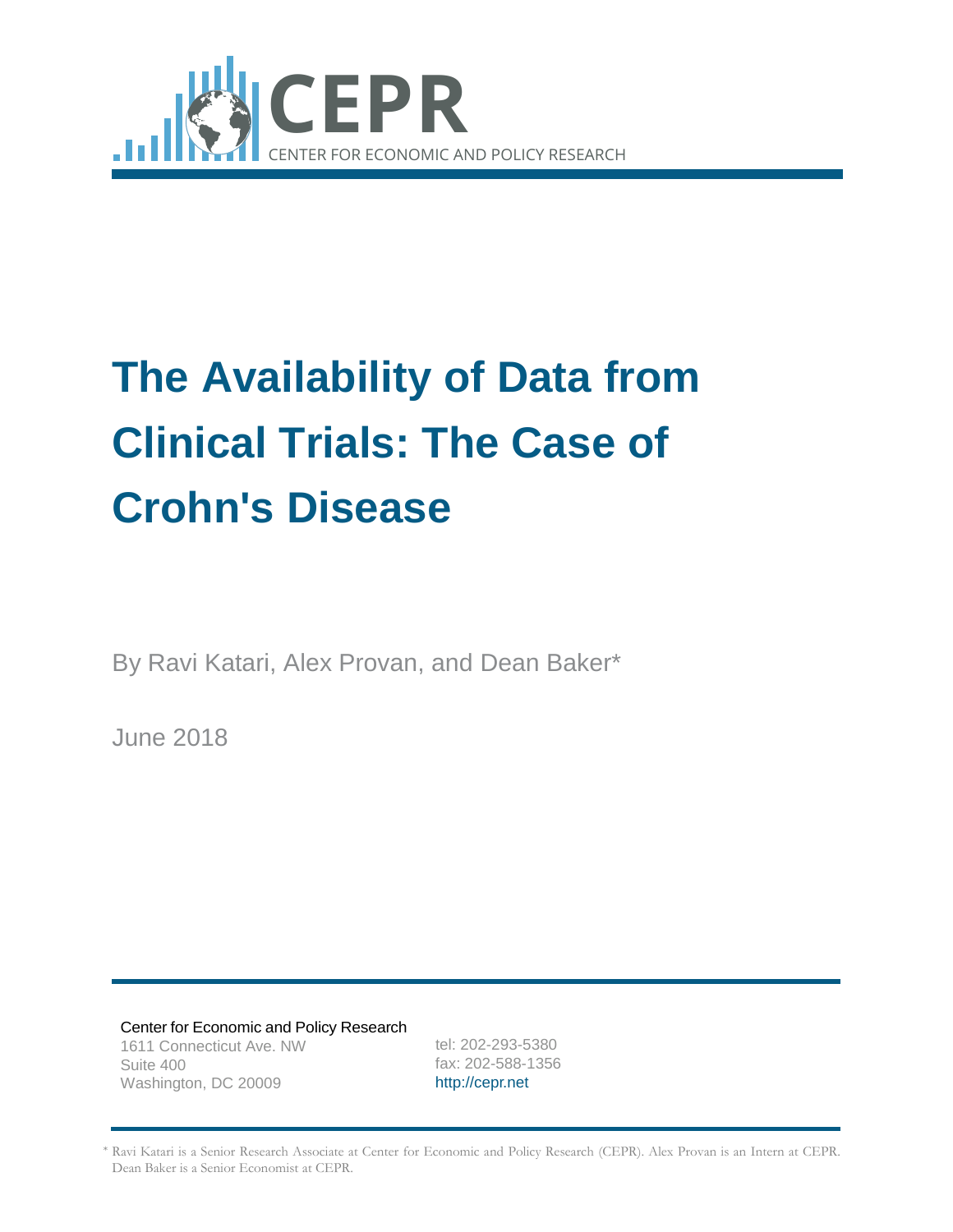# **Contents**

# **Acknowledgements**

The authors thank Kevin Cashman, Eileen Appelbaum, Karen Conner, and Alan Barber.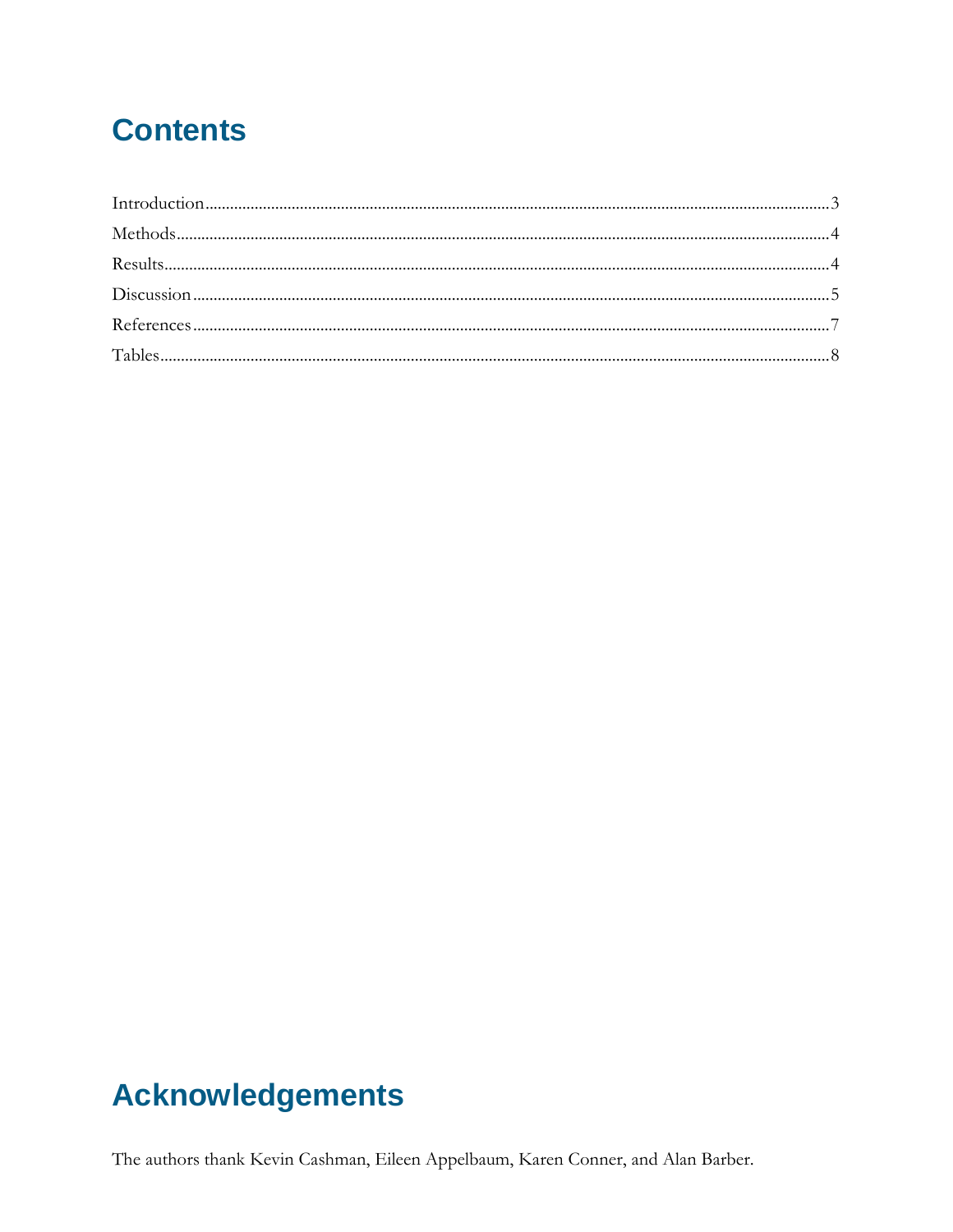# <span id="page-2-0"></span>**Introduction**

The United States spent an estimated \$540 billion on prescription drugs and medical equipment in 20[1](#page-2-1)7 (\$450 billion on prescription drugs alone).<sup>1</sup> Clinical trials which evaluate prescription drugs and new devices prior to their entrance on the market are usually financed and sometimes even carried out by the company holding the intellectual property rights to the technology in question. This is problematic for several reasons. There is an obvious incentive to conceal or underreport trial data which could be harmful to a drug's sales potential or reputation.

It has been estimated that up to half of all clinical trials never have their results published. Similarly, positive results are twice as likely to be published (and published promptly) than trials with negative results.<sup>[2](#page-2-2)</sup> Ross et al. (2009) found that the results of trials primarily sponsored by industry are less likely to be published than those sponsored by nonindustry or nongovernment groups.<sup>[3](#page-2-3)</sup> Bourgeois et al. (2010) examined drug trials registered in the website ClinicalTrials.gov and found that industry-funded trials reported positive outcomes in 85.4 percent of publications compared with 50.0 percent for government-funded trials.[4](#page-2-4) Naturally, there are obvious concerns regarding conflicts of interest when safety trials are funded and carried out by industry.<sup>[5](#page-2-5)</sup>

ClinicalTrials.gov is a publicly available internet-based resource maintained by the National Library of Medicine at the National Institutes of Health (NIH). Generally speaking, any clinical trial studying an interventional therapy or a device regulated by the Food and Drug Administration (FDA) must register with the website. Registrants are required to disclose certain information such as sponsoring parties, study design, and eligibility criteria, among other descriptors. However, they are not required to disclose details of study participants prior to intervention or their respective outcomes following intervention.<sup>[6](#page-2-6)</sup>

Our study seeks to briefly characterize the data made available through ClinicalTrials.gov in order to better understand what information is available to prescribers and investigators not involved in the marketing of the drug or device. In doing so, we underscore the potentially enormous value of publicly funding clinical trials in terms of both patient safety and economic cost.<sup>[7](#page-2-7)</sup>

 $\overline{a}$ 

<span id="page-2-1"></span><sup>1</sup> Bureau of Economic Analysis (2018).

<span id="page-2-3"></span><span id="page-2-2"></span><sup>2</sup> Health Affairs (2016).

<sup>3</sup> Ross et al. (2009).

<span id="page-2-4"></span><sup>4</sup> Bourgeois et al. (2010).

<span id="page-2-5"></span><sup>5</sup> Bekelman et al. (2003).

<span id="page-2-6"></span><sup>6</sup> [ClinicialTrials.gov](http://clinicialtrials.gov/) (2018).

<span id="page-2-7"></span><sup>7</sup> Baker (2008).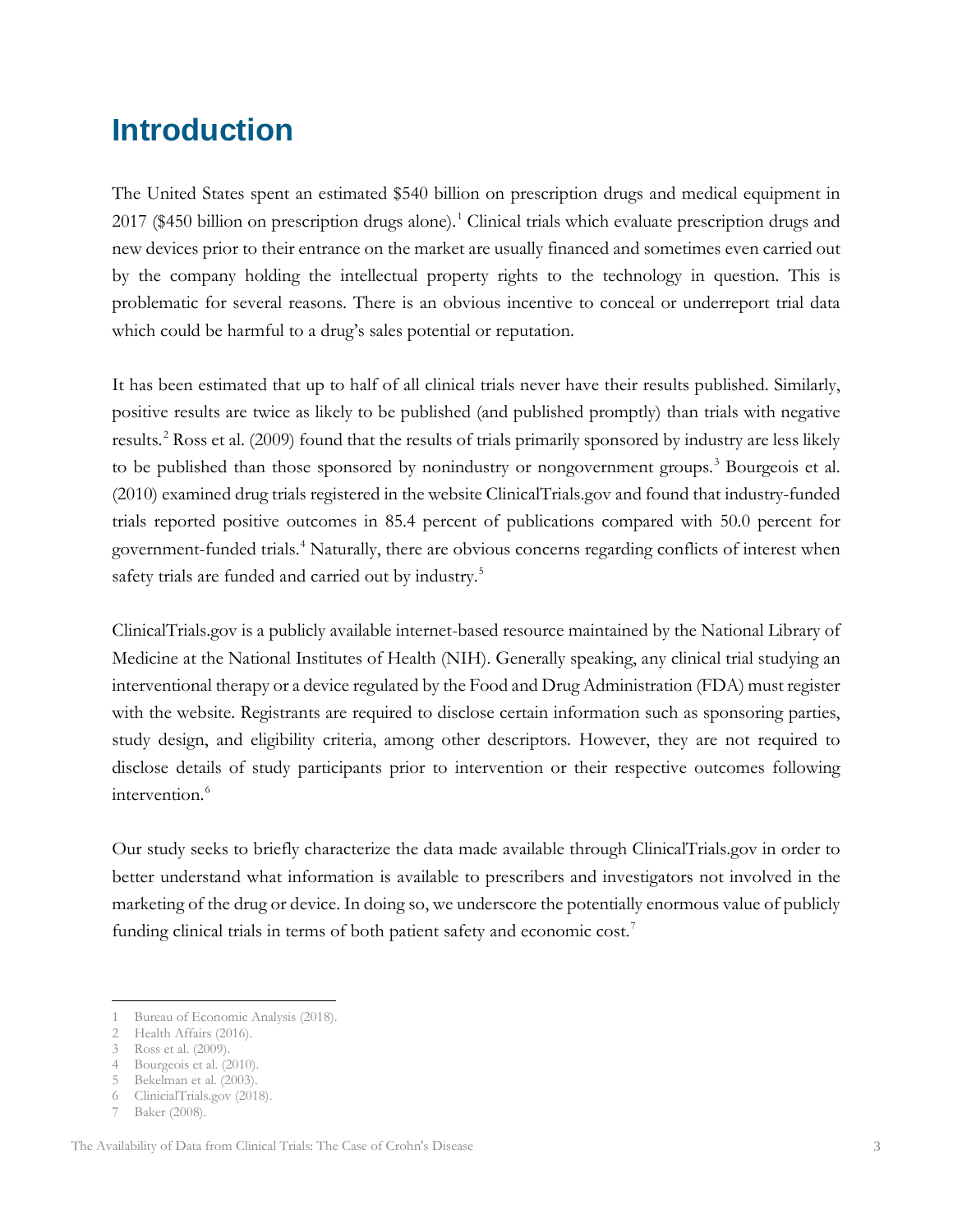# <span id="page-3-0"></span>**Methods**

Using the advanced search tool available at ClinicalTrials.gov**,** we arbitrarily chose Crohn's Disease (CD) as a disease process for which there would be therapeutic investigations. We indexed only those trials that were completed and "had results" to report. For the sake of simplicity, we filtered through only trials involving adults and based in the United States.

Using these parameters, we identified all completed trials involving therapies for adults with CD. We then examined each trial to assess the data made available by the study investigators. We determined what baseline patient characteristics were reported, the primary outcome being assessed, the number of participants involved, and the primary funding source for each study. This information was then compiled and further analyzed and quantified.

After reviewing the data available at ClinicalTrials.gov, we then searched through the academic literature to see which of these trials led to published articles. We found 32 journal articles reporting results for some of the trials. In addition to examining the articles, we also contacted the lead authors to see if they would make their data available for further analysis.

# <span id="page-3-1"></span>**Results**

We identified 53 trials indexed in ClinicalTrials.gov involving drugs or devices for CD. **Table 1** summarizes each trial and the data made available by the investigators. The start dates of trials indexed ranged from 2004 to 2014. Zero out of 53 trials examined reported any data about individual patients. Patient data was universally reported as aggregate characteristics (e.g., mean age with standard deviation, gender split). 43 out of 53 trials examined were funded in part or completely by industry.

Of the 53 trials listed in ClinicalTrials.gov, 32 of them led to published journal articles as of January 2018. **Table 2** summarizes the data available in these articles. While most of the studies gave aggregate data for baseline characteristics (e.g., the number of men and women in the study, race, weight, etc.) only five of the studies gave a breakdown of outcomes by baseline characteristics. The other studies did not indicate, for example, whether the treatment was more effective for men than women or for younger people than older people. One of the studies did provide a full set of baseline characteristics for each participant and their outcomes.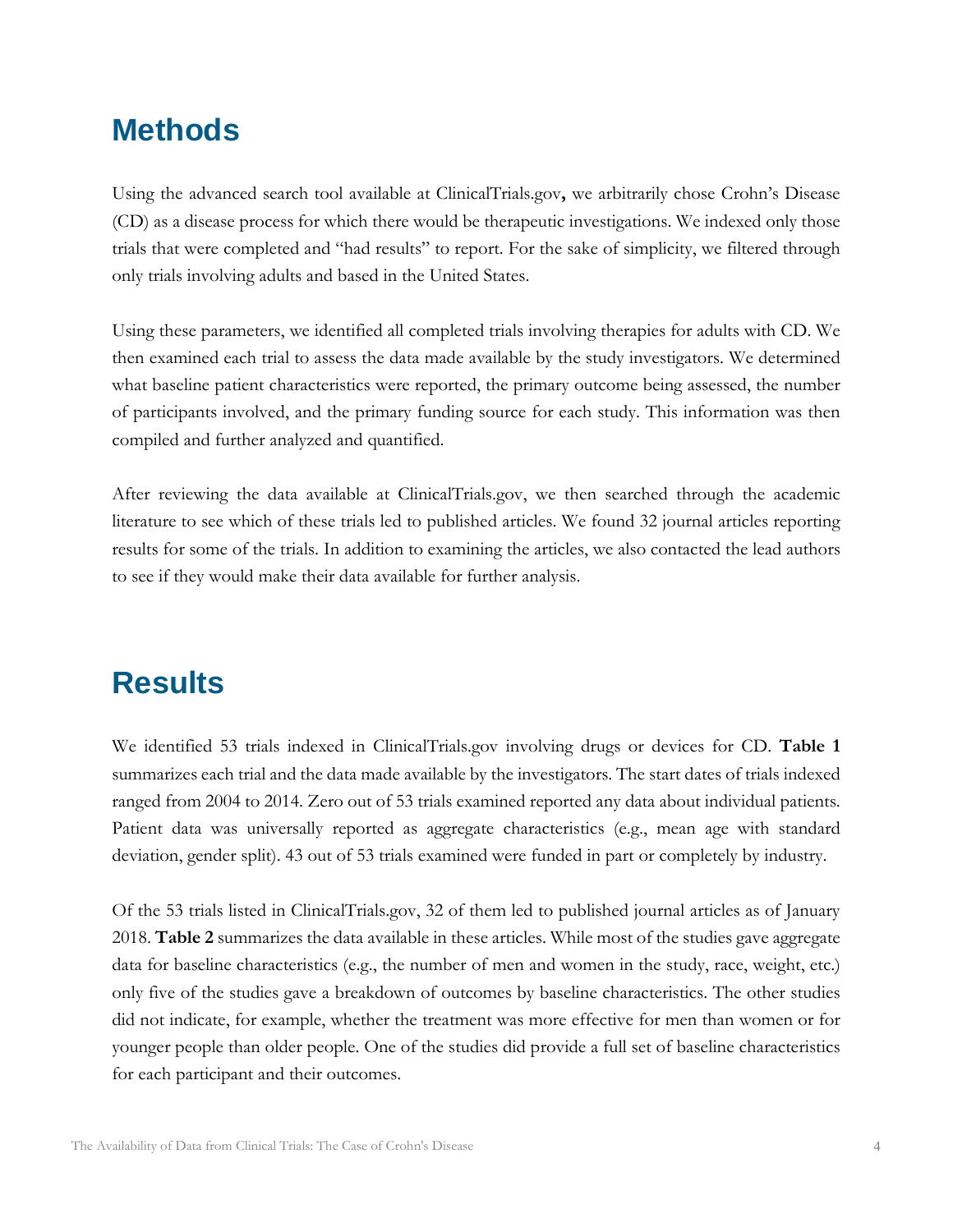Our efforts to contact the authors to see if they would make the data available for further analysis were mostly unsuccessful. The authors of six of the 32 articles responded. Three indicated that the data were not under their control and could only be shared with permission of the company that had sponsored the research. One author declined to share the data because they were concerned "[…]would potentially open us up to faulty analyses and the emergence or publication of false results." Only one of the six authors indicated they could make de-identified data available, with the deidentification including the removal of birth dates, which presumably would preclude any analysis based on the ages of participants. It is worth pointing out that several of these studies are nearly a decade old, so it is possible that a more timely effort to contact the authors would have proven more successful.

### <span id="page-4-0"></span>**Discussion**

The lack of transparency surrounding drug safety and efficacy data is an enormous loss to potential users of data, either clinicians or other investigators. The researchers conducting the trial obviously have extensive data on the baseline characteristics of the trial participants and know the outcomes for each participant. These data would make it possible to determine whether the effectiveness and safety of a drug or device differed between men and women, whether there were differences by age, weight, or various health conditions.

Clinicians could benefit from having access to this information when determining the best course of treatment for their patients. It may well be the case that a specific drug has better overall results than another drug, but is less effective for particular groups or is more likely to have negative side effects for some groups. With current policy, this information may come out through voluntary disclosures or required warnings from the FDA. However, only a small fraction of the information from these trials is ever likely to be available to independent analysts.

In many cases, the researchers conducting the trial may themselves not recognize important differences in outcomes simply because they did not fully analyze the results. Making the data on outcomes available to other researchers would allow them to independently analyze the results to uncover significant differences in outcomes across groups. This would be useful data even in trials with negative results, since there may still be information suggesting either potential uses for some subset of the population, or greater risks that may serve as a warning against a particular pattern of treatment for certain demographic groups.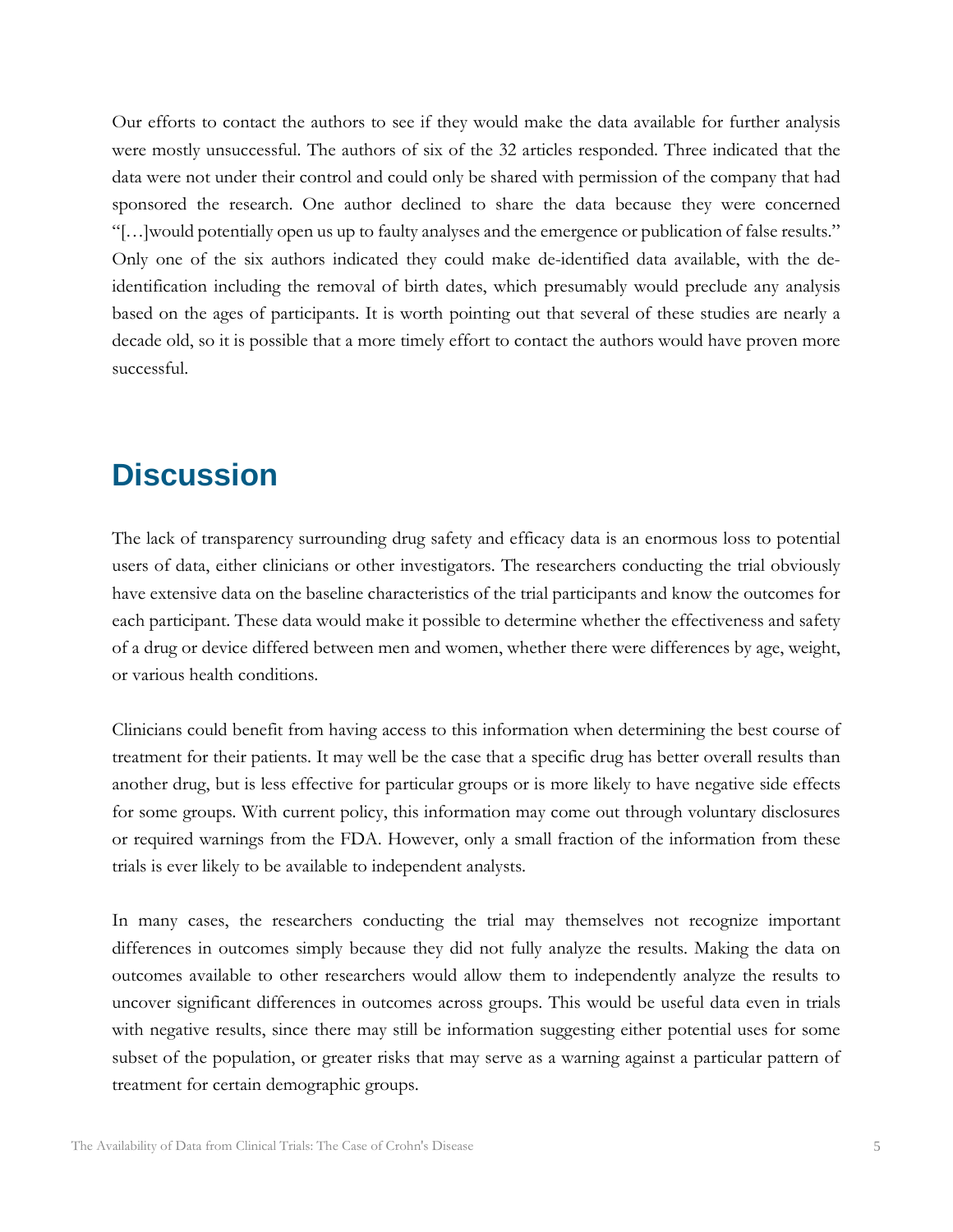Since the researchers conducting a trial already have data on outcome and baseline characteristics, the cost of making them publicly available on the internet should be quite modest. There are issues related to preserving patient privacy, but it should not be difficult to anonymize the data so that instances where it could be used to identify specific patients would be extremely rare.<sup>[8](#page-5-0)</sup>

As a policy matter, the government could require full disclosure of test results for any study receiving any form of government funding. This would mean that where the NIH or other government agency helped to support a trial, or if the trial received the benefit of the Orphan Drug tax credit, the results would have to be fully disclosed on the internet in a timely manner. The government could also take the lead and make these disclosures for the studies it conducts itself. Ideally, full disclosure would become the norm so that even studies that are financed entirely by the private sector would follow this practice.

The aggregate knowledge and insight gained following discussion, criticism, and analysis by unbiased investigators would facilitate safer prescribing practices and perhaps lead to the development of better drugs. The free exchange of data and results is, in fact, how modern science works. There is already substantial evidence of the benefits from more open access to clinical trial data. For example, the Early Breast Cancer Trialists' Collaborative Group was granted access to individual patient data for 10,801 women in 17 different trials and subsequently published a subgroup analysis for the benefit of breast cancer patients worldwide.<sup>[9](#page-5-1)</sup> This subgroup analysis conducted by the group found that benefits from chemotherapy are most effective in breast cancer patients under 50 years old.<sup>[10](#page-5-2)</sup> Furthermore, it led to the development of improved and minimally invasive surgery techniques.<sup>[11](#page-5-3)</sup>

There has been some pressure on drug companies in recent years to anonymize and de-identify patient-level datasets for outside investigators who request them.[12](#page-5-4) However, there is no requirement that they release these data. As this study suggests, and considering the paucity of information available on ClinicalTrials.gov or in published journal articles, the incentive to conceal results remains strong. It would be desirable to have measures that led to greater disclosure of results. The costs of additional disclosure should be trivial. The potential health benefits are enormous.

<sup>8</sup> Sadan (2001).  $\overline{a}$ 

<span id="page-5-0"></span><sup>9</sup> Darby et al. (2011).

<sup>10</sup> Darby et al. (2005).

<sup>11</sup> Charalampoudis and Karakatsanis (2018).

<sup>12</sup> Tucker et al. (2016).

<span id="page-5-4"></span><span id="page-5-3"></span><span id="page-5-2"></span><span id="page-5-1"></span>The Availability of Data from Clinical Trials: The Case of Crohn's Disease 6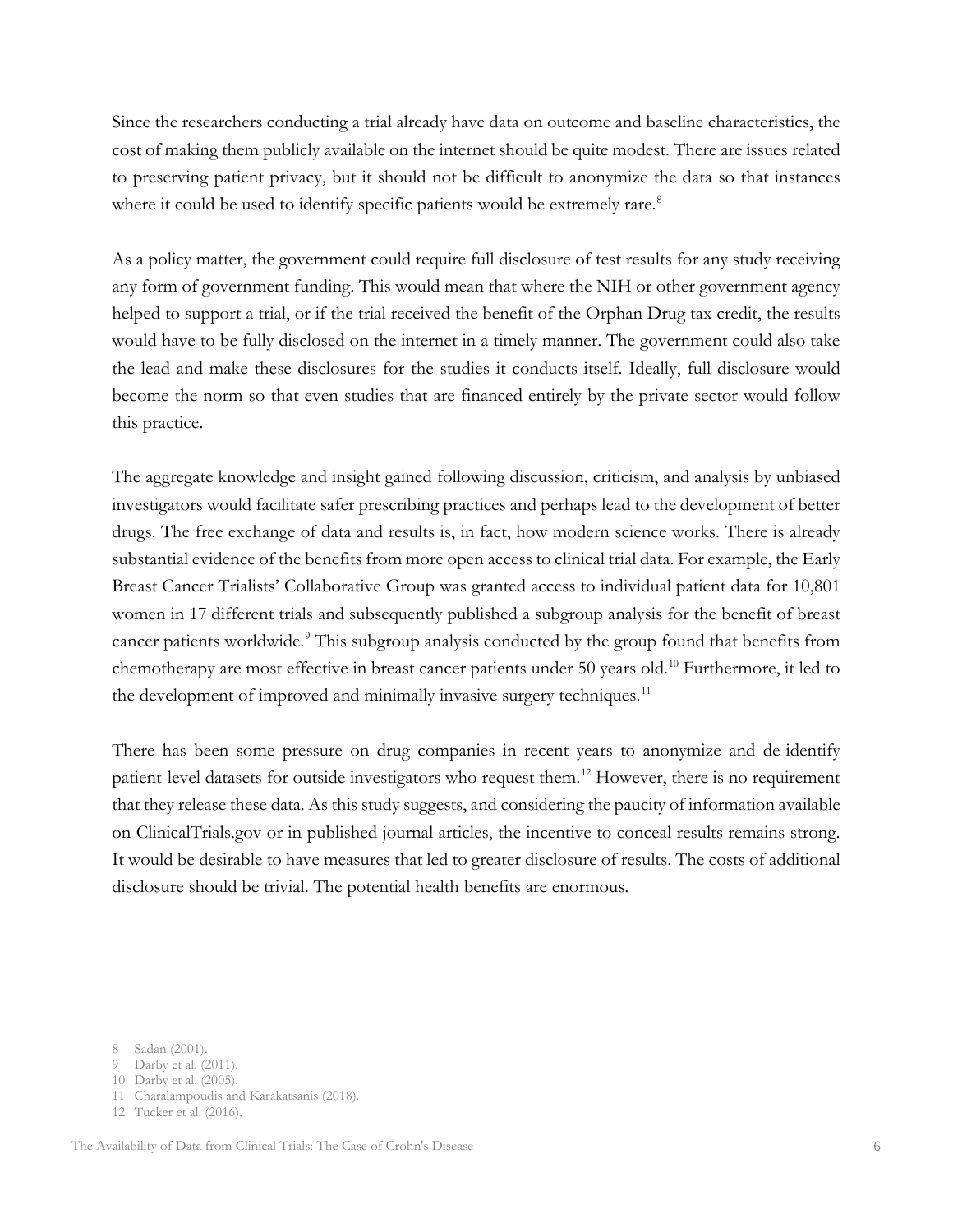## <span id="page-6-0"></span>**References**

- Baker, Dean. 2008. "The Benefits and Savings from Publicly-Funded Clinical Trials of Prescription Drugs." Washington, DC: Center for Economic and Policy Research. 2008. [http://cepr.net/documents/publications/clinicaltrials\\_2008\\_03.pdf.](http://cepr.net/documents/publications/clinicaltrials_2008_03.pdf)
- Bekelman, JE, Y Li, and CP Gross. 2003. "Scope and impact of financial conflicts of interest in biomedical research: a systematic review." *JAMA*, 289(4): 454–65.
- Bourgeois, FT, S Murthy, and KD Mandl. 2010. "Outcome reporting among drug trials registered in ClinicalTrials.gov." *Ann Intern Med*., 153(3): 158–66.
- Bureau of Economic Analysis. 2018. "National Income and Product Accounts, Table 2.4.5U, Line 120 and Table 5.5.5U, Line 6." Suitland, MD: Bureau of Economic Analysis.
- Charalampoudis, Petros, and Andreas Karakatsanis. 2018. "Neoadjuvant chemotherapy for early breast cancer." *The Lancet Oncology* 19.3: e128. [https://www.thelancet.com/journals/lanonc/article/PIIS1470-2045\(18\)30115-3/fulltext.](https://www.thelancet.com/journals/lanonc/article/PIIS1470-2045(18)30115-3/fulltext)
- ClinicialTrials.gov. 2018. "Protocol registration data element definitions for interventional and observational studies." Bethesda, MD: United States National Library of Medicine. [https://prsinfo.clinicaltrials.gov/definitions.html.](https://prsinfo.clinicaltrials.gov/definitions.html)
- Darby, Sarah, Christina Davies, and Paul McGale. 2005. "The early breast cancer trialists' collaborative group: a brief history of results to date." *OXFORD STATISTICAL SCIENCE SERIES*, 33: 185. [https://pdfs.semanticscholar.org/baa4/8fd03ed1b6797bca3fd8c5f0212fe1d2494c.pdf.](https://pdfs.semanticscholar.org/baa4/8fd03ed1b6797bca3fd8c5f0212fe1d2494c.pdf)
- Darby S, P Mcgale, C Correa, et al. 2011. "Effect of radiotherapy after breast-conserving surgery on 10-year recurrence and 15-year breast cancer death: meta-analysis of individual patient data for 10,801 women in 17 randomised trials." *Lancet*, 378(9804): 1707–16.
- Health Affairs. 2016. "Health Policy Brief." January 14, 2016. Bethesda, MD: Health Affairs. [https://www.healthaffairs.org/do/10.1377/hpb20160114.120263/full/healthpolicybrief\\_15](https://www.healthaffairs.org/do/10.1377/hpb20160114.120263/full/healthpolicybrief_150.pdf) [0.pdf.](https://www.healthaffairs.org/do/10.1377/hpb20160114.120263/full/healthpolicybrief_150.pdf)
- Ross JS, GK Mulvey, EM Hines, SE Nissen, and HM Krumholz. 2009. "Trial publication after registration in ClinicalTrials.Gov: a cross-sectional analysis." *PLoS Med.*, 6(9): e1000144.
- Sadan B. 2001. "Patient data confidentiality and patient rights." *Int J Med Inform.*, 62(1): 41–9.
- Tucker K, Branson J, Dilleen M, et al. 2016. "Protecting patient privacy when sharing patient-level data from clinical trials." *BMC Med Res Methodol*., 16 Suppl 1: 77.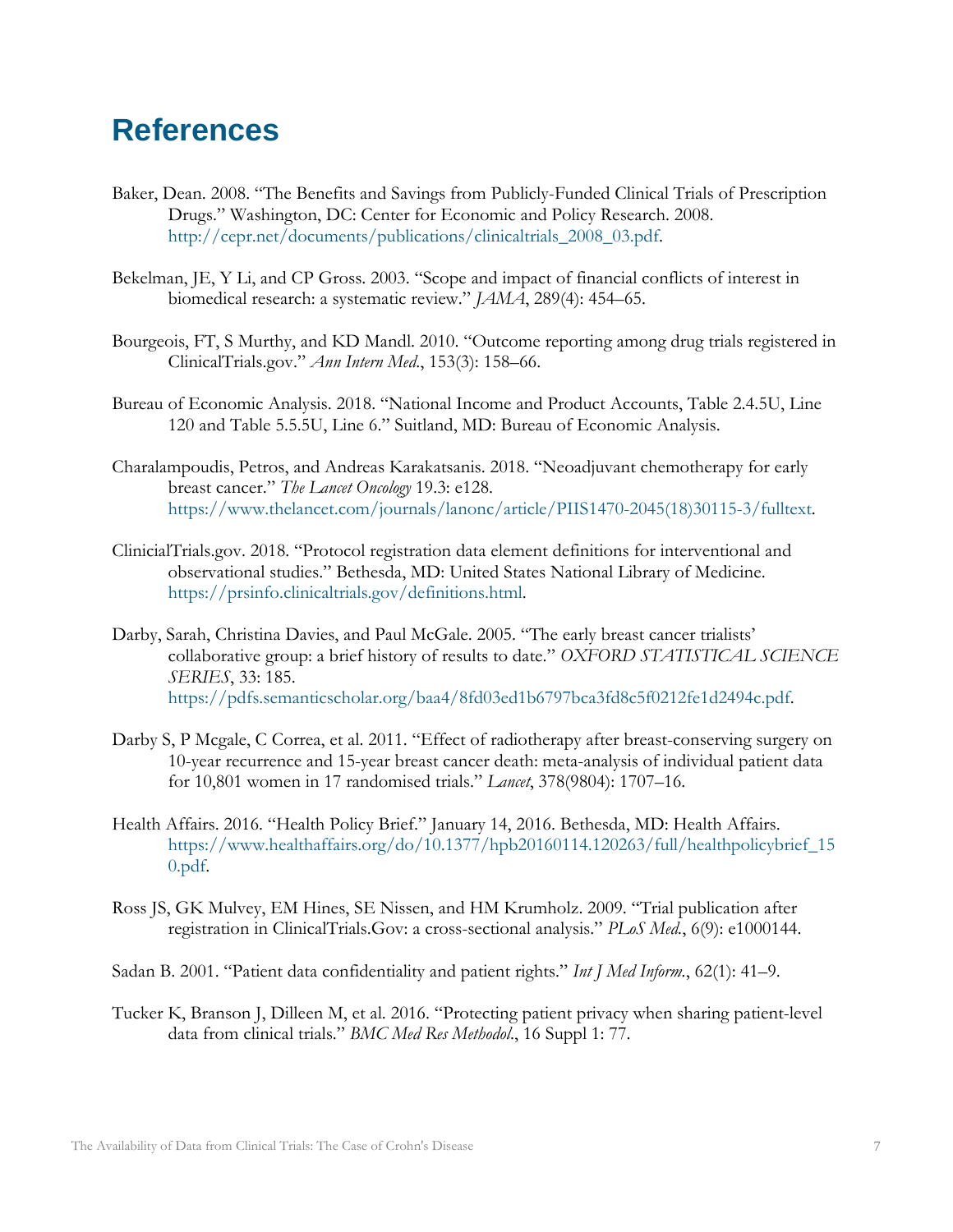# **Tables**

<span id="page-7-0"></span>

| Crohn's Disease Trials Listed on Clinicaltrials.gov                                                                                                                       |                      |                                                                                                                   |                                                                               |                              |                       |              |                                                                                                                                                                                                               |                                  |
|---------------------------------------------------------------------------------------------------------------------------------------------------------------------------|----------------------|-------------------------------------------------------------------------------------------------------------------|-------------------------------------------------------------------------------|------------------------------|-----------------------|--------------|---------------------------------------------------------------------------------------------------------------------------------------------------------------------------------------------------------------|----------------------------------|
| Study                                                                                                                                                                     | <b>NCT</b>           | <b>Attributes Reported</b>                                                                                        | Primary Outcome                                                               | Patient-<br>Specific<br>Data | Sample<br><b>Size</b> | Year         | <b>Funding Source</b>                                                                                                                                                                                         | Funding<br>Type                  |
| PillCam® Platform With the PillCam Crohn's Disease Capsule                                                                                                                | 01631435             | Age, Gender                                                                                                       | Per-subject diagnostic<br>vield of Pill Cam<br>compared to<br>ileocolonoscopy | None                         | 66                    | 2012         | Given Imaging Ltd                                                                                                                                                                                             | Industry                         |
| Infliximab for the Prevention of Recurrent Crohn's Disease After<br>Surgery                                                                                               | 00688636             | Age, Gender                                                                                                       | Endoscopic recurrence at<br>one year                                          | None                         | 24                    | 2005         | University of Pittsburgh<br>+ Centocor                                                                                                                                                                        | Industry/<br>Academic            |
| Human Anti-TNF Monoclonal Antibody Adalimumab in Canadian<br>Subjects With Moderate to Severe Crohn's Disease (ACCESS)                                                    | 00427921             | Age, Gender, Alcohol, Nicotine, CRP,<br>Weight, Presence of Fistula, Duration of<br>Crohn's Disease               | Fistula count mean change<br>from baseline                                    | None                         | 304                   | 2007         | Abbott                                                                                                                                                                                                        | Industry                         |
| Bone Health in Pediatric Crohn's Disease: A Low Magnitude<br>Mechanical Stimulus Trial                                                                                    | 00364130             | Age, Gender                                                                                                       | Change in tibial bone<br>mineral density                                      | None                         | 138                   | 2007         | Children's Hospital of<br>Philadelphia, NIDDK                                                                                                                                                                 | Federal/<br>Academic             |
| Ciprofloxacin for the Prevention of Postoperative Endoscopic<br>Recurrence in Crohn's Disease                                                                             | 00609973             | Age, Gender                                                                                                       | Safety and tolerability of<br>ciprofloxacin                                   | None                         | 33                    | 2008         | UNC, NIDDK,<br>Crohn's and Colitis<br>Foundation                                                                                                                                                              | Federal/<br>Academic/<br>Private |
| The Effects of Naltrexone on Active Crohn's Disease                                                                                                                       | 00663117             | Age, Gender, CDAI                                                                                                 | Decline in CDAI                                                               | None                         | 40                    | 2006         | Penn State University,<br>NIDDK, Broad<br>Foundation                                                                                                                                                          | Federal/<br>Academic/<br>Private |
| Evaluation of a PillCam Colon Bowel Preparation Regimen in Crohn's<br>Disease Patients                                                                                    | 01576120             | Age, Gender                                                                                                       | Effectiveness of Pillcam                                                      | None                         | 40                    | 2012         | Given Imaging Ltd                                                                                                                                                                                             | Industry                         |
| Tumor Necrosis Factor Decreases Vitamin D Dependant Calcium<br>Absorption                                                                                                 | 00427804             | Age, Gender                                                                                                       | Intestinal absorption of<br>calcium                                           | None                         | 9                     | 2007         | V.A. Atlanta + Emory<br>University                                                                                                                                                                            | Federal/<br>Academic             |
| Trial of Growth Hormone Therapy in Pediatric Crohn's Disease                                                                                                              | 00109473             | Age, Gender                                                                                                       | Crohn's Disease<br>Histologic Severity Index                                  | None                         | 20                    | 2005         | Children's Hospital<br>Medical Center of<br>Cincinatti + Genentech                                                                                                                                            | Industry/<br>Academic            |
| Endoscopic Ultrasound (EUS) Guided Treatment With Humira for<br>Crohn's Perianal Fistulas                                                                                 | 00517296             | Age, Gender                                                                                                       | Number of patients with<br>fistula healing                                    | None                         | 20                    | 2008         | Vanderbilt University                                                                                                                                                                                         | Academic                         |
| Use of Oral Probiotics to Reduce Urinary Oxalate Excretion                                                                                                                | 00587041             | Age, Gender, Total Kidney Stones<br>Passed                                                                        | Urinary calcium oxalate                                                       | None                         | 40                    | 2006         | NIH + Mayo Clinic                                                                                                                                                                                             | Federal/<br>Academic             |
| Telemedicine To Provide Inflammatory Bowel Disease Outpatient Care<br>Patient Attitudes and Preferences for Outcomes of Inflammatory<br><b>Bowel Disease Therapeutics</b> | 01296841<br>02316678 | Age, Gender<br>Age, Gender                                                                                        | Patient clinical experience<br>Mortality                                      | None<br>None                 | 34<br>9573            | 2009<br>2014 | V.A. Palo Alto<br>University of<br>Pennsylvania, Crohn's<br>and Colitis Foundation.<br>University of Alabama<br>at Birmingham, Duke<br>University, Patient-<br><b>Centered Outcomes</b><br>Research Institute | Federal<br>Academic/<br>Private  |
| Anal Human Papillomavirus in Inflammatory Bowel Disease Study                                                                                                             | 01364896             | Age, Gender, Number with Crohn's<br>Disease, Number with Ulcerative Colitis,<br>Number with Indeterminate Colitis | Presence of HPV                                                               | None                         | 46                    | 2011         | University of<br>Pittsburgh, Merck                                                                                                                                                                            | Industry/<br>Academic            |
| Bacteriotherapy in Pediatric Inflammatory Bowel Disease                                                                                                                   | 01757964             | Age, Gender                                                                                                       | UCAI/CDAI                                                                     | None                         | 13                    | 2012         | Seattle Children's<br>Hospital                                                                                                                                                                                | Academic                         |
| Safety and Tolerability of Single Doses Oral CNDO 201 Trichuris Suis<br>Ova in Patients With Crohn's Disease                                                              | 01434693             | Age, Gender                                                                                                       | Incidence of Adverse<br>Events                                                | None                         | 36                    | 2011         | Coronado Biosciences,<br>Inc.                                                                                                                                                                                 | Industry                         |
| Open Label Study for Adults With Pyoderma Gangrenosum and<br><b>Inflammatory Bowel Disease</b>                                                                            | 00791557             | Age, Gender                                                                                                       | Efficacy of Infliximab<br>Therapy                                             | None                         | 2                     | 2008         | <b>University Hospitals</b><br>Cleveland Medical<br>Center, Centocor, Inc.                                                                                                                                    | Industry/<br>Academic            |
| Efficacy and Safety of Trichuris Suis Ova (TSO) as Compared to<br>Placebo                                                                                                 | 01576471             | Age, Gender, Ethnicity, Race                                                                                      | <b>CDAI</b>                                                                   | None                         | 250                   | 2012         | Coronado Biosciences,<br>Inc.                                                                                                                                                                                 | Industry                         |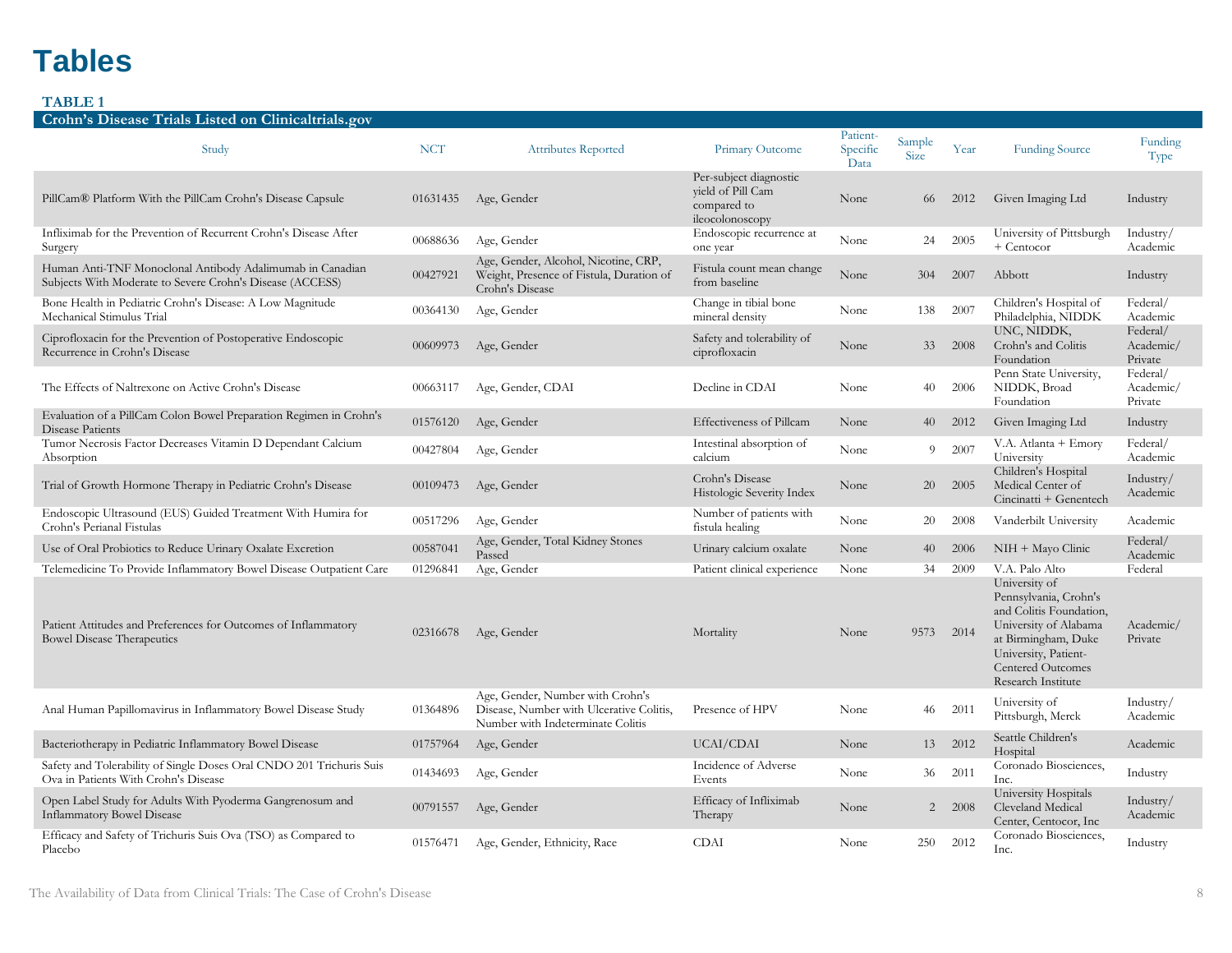| Crohn's Disease Trials Listed on Clinicaltrials.gov                                                                                                                                                                                                        |               |                                                                                                                                                                                                                                      |                                                                 |                              |                       |      |                                  |                 |
|------------------------------------------------------------------------------------------------------------------------------------------------------------------------------------------------------------------------------------------------------------|---------------|--------------------------------------------------------------------------------------------------------------------------------------------------------------------------------------------------------------------------------------|-----------------------------------------------------------------|------------------------------|-----------------------|------|----------------------------------|-----------------|
| Study                                                                                                                                                                                                                                                      | <b>NCT</b>    | <b>Attributes Reported</b>                                                                                                                                                                                                           | Primary Outcome                                                 | Patient-<br>Specific<br>Data | Sample<br><b>Size</b> | Year | <b>Funding Source</b>            | Funding<br>Type |
| Study for the Treatment of Crohn's Disease With Adacolumn                                                                                                                                                                                                  | 00162942      | Age, Gender, Race, Alcohol, Smoking,<br>Baseline CDAI, Height, Weight, # of<br>Flares in past 12 months                                                                                                                              | Clinical Remission                                              | None                         | 235                   | 2005 | Otsuka America<br>Pharmaceutical | Industry        |
| Study To Test Whether PF-00547659 Is Safe And Improves Disease<br>Symptoms In Patients With Crohn's Disease                                                                                                                                                | 01276509      | Age, Gender                                                                                                                                                                                                                          | <b>CDAI</b>                                                     | None                         | 265                   | 2011 | Shire                            | Industry        |
| Certolizumab in Crohn's Disease Patients With Loss of Response or<br>Intolerance to Infliximab                                                                                                                                                             | 00308581      | Age, Gender, Region of Enrollment                                                                                                                                                                                                    | <b>CDAI</b>                                                     | None                         | 539                   | 2006 | <b>UCB</b> Pharma                | Industry        |
| Vitamin D Supplementation in Crohn's Patients                                                                                                                                                                                                              | 00742781      | Age, Gender                                                                                                                                                                                                                          | CDAI, VitD level                                                | None                         | 21                    | 2009 | Penn State University            | Academic        |
| Examining the Long Term Safety, Efficacy, and Corticosteroid-sparing<br>Effect of Certolizumab Pegol in Crohn's Disease                                                                                                                                    | 00356408      | Age, Gender, Region of Enrollment                                                                                                                                                                                                    | Incidence of Adverse<br>Events                                  | None                         | 106                   | 2007 | <b>UCB</b> Pharma                | Industry        |
| Follow-up to Welcome Study C87042 [NCT00308581] Examining<br>Certolizumab Pegol (CDP870) in Subjects With Crohn's Disease                                                                                                                                  | 00333788      | Age, Gender, Region of Enrollment                                                                                                                                                                                                    | Incidence of Adverse<br>Events                                  | None                         | 233                   | 2006 | <b>UCB</b> Pharma                | Industry        |
| Study To Assess The Efficacy And Safety Of PF-04236921 In Subjects<br>With Crohn's Disease Who Failed Anti-TNF Therapy                                                                                                                                     | 01287897<br>А | Age, Gender                                                                                                                                                                                                                          | <b>CDAI</b>                                                     | None                         | 250                   | 2011 | Pfizer                           | Industry        |
| Trial Comparing Infliximab and Infliximab and Azathioprine in the<br>Treatment of Patients With Crohn's Disease naive to Both<br>Immunomodulators and Biologic Therapy (Study of Biologic and<br>Immunomodulator Naive Patients in Chrohn's Disease: SONIC | 00094458      | Age, Gender, Region of Enrollment                                                                                                                                                                                                    | Percentage of patients<br>with corticosteroid-free<br>remission | None                         | 508                   | 2005 | Centocor                         | Industry        |
| A Study of the Safety and Efficacy of Ustekinumab (CNTO 1275) in<br>Participants With Crohn's Disease                                                                                                                                                      | 00265122      | Age, Gender                                                                                                                                                                                                                          | Number of patients with<br>clinical response at Week 8          | None                         | 131                   | 2004 | Centocor                         | Industry        |
| A Study to Evaluate Safety of Long Term Therapy of Certolizumab<br>Pegol Patients With Crohn's Disease                                                                                                                                                     | 00552344      | Age, Gender                                                                                                                                                                                                                          | Percentage of patients<br>with at least one adverse<br>event    | None                         | 402                   | 2008 | <b>UCB</b> Pharma                | Industry        |
| A Study to Investigate the Efficacy and Safety of GSK1605786A in the<br>Treatment of Subjects With Moderately-to-Severely Active Crohn's<br>Disease                                                                                                        | 01277666      | Age, Gender, Race                                                                                                                                                                                                                    | <b>CDAI</b>                                                     | None                         | 608                   | 2010 | GlaxoSmithKline                  | Industry        |
| Study to Evaluate Efficacy and Safety of Certolizumab Pegol for<br>Induction of Remission in Patients With Crohn's Disease                                                                                                                                 | 00552058      | Age, Gender, Region of Enrollment                                                                                                                                                                                                    | Clinical Remission at<br>Week 6                                 | None                         | 439                   | 2008 | <b>UCB</b> Pharma                | Industry        |
| Evaluation of Capsule Endoscopy in Patients With Suspected Crohn's<br>Disease                                                                                                                                                                              | 00487396      | Age, Gender, Region of Enrollment                                                                                                                                                                                                    | Number of positive<br>findings suggestive of CD                 | None                         | 98                    | 2007 | Given Imaging (Ltd)              | Industry        |
| Remission in Subjects With Crohn's Disease, 1 Year Phase                                                                                                                                                                                                   | 00055497      | Age, Gender                                                                                                                                                                                                                          | Remission at Week 56                                            | None                         | 276                   | 2002 | Abbott                           | Industry        |
| A Open-Label Study Of CP-690,550 As Long-Term Therapy (48<br>Weeks) In Subjects With Crohn's Disease                                                                                                                                                       | 01470599      | Age, Gender                                                                                                                                                                                                                          | Adjudicated adverse<br>events                                   | None                         | 150                   | 2012 | Pfizer                           | Industry        |
| Remission in Subjects With Crohn's Disease, Open Label Extension                                                                                                                                                                                           | 01070303      | Age, Gender                                                                                                                                                                                                                          | Number achieving clinical<br>remission                          | None                         | 177                   | 2012 | Abbott                           | Industry        |
| Study of Vedolizumab in Patients With Moderate to Severe Crohn's<br>Disease                                                                                                                                                                                | 01224171      | Age less than/greater than 35, Age<br>less/greater than 65, ethnicity, race,<br>weight, BMI, region, duration of CD,<br>CDAI, CRP, calprotectin, disease<br>location, smoking, fistulization, presence<br>of external manifestations | Number of patients in<br>clinical remission                     | None                         | 416                   | 2010 | Millenium<br>Pharmaceuticals     | Industry        |
| Study of Vedolizumab (MLN0002) in Patients With Moderate to Severe<br>Crohn's Disease                                                                                                                                                                      | 00783692      | Age less than/greater than 35, Age<br>less/greater than 65, ethnicity, race,<br>weight, BMI, region, duration of CD,<br>CDAI, CRP, calprotectin, disease<br>location, smoking, fistulization, presence<br>of external manifestations | Clinical remission at Week<br>6                                 | None                         | 1116                  | 2008 | Millenium<br>Pharmaceuticals     | Industry        |
| Long-term Safety and Tolerability Study of Adalimumab in Subjects<br>With Crohn's Disease                                                                                                                                                                  | 00195715      | Age, gender, region of Enrollment                                                                                                                                                                                                    | Percentage achieving<br>clinical remission                      | None                         | 777                   | 2004 | Abbott                           | Industry        |
| A Study to Investigate the Safety and Efficacy of CP-690,550 in<br>Patients With Moderate to Severe Crohn's Disease                                                                                                                                        | 00615199      | Age, Gender                                                                                                                                                                                                                          | Clinical response at Week<br>$\overline{4}$                     | None                         | 139                   | 2008 | Pfizer                           | Industry        |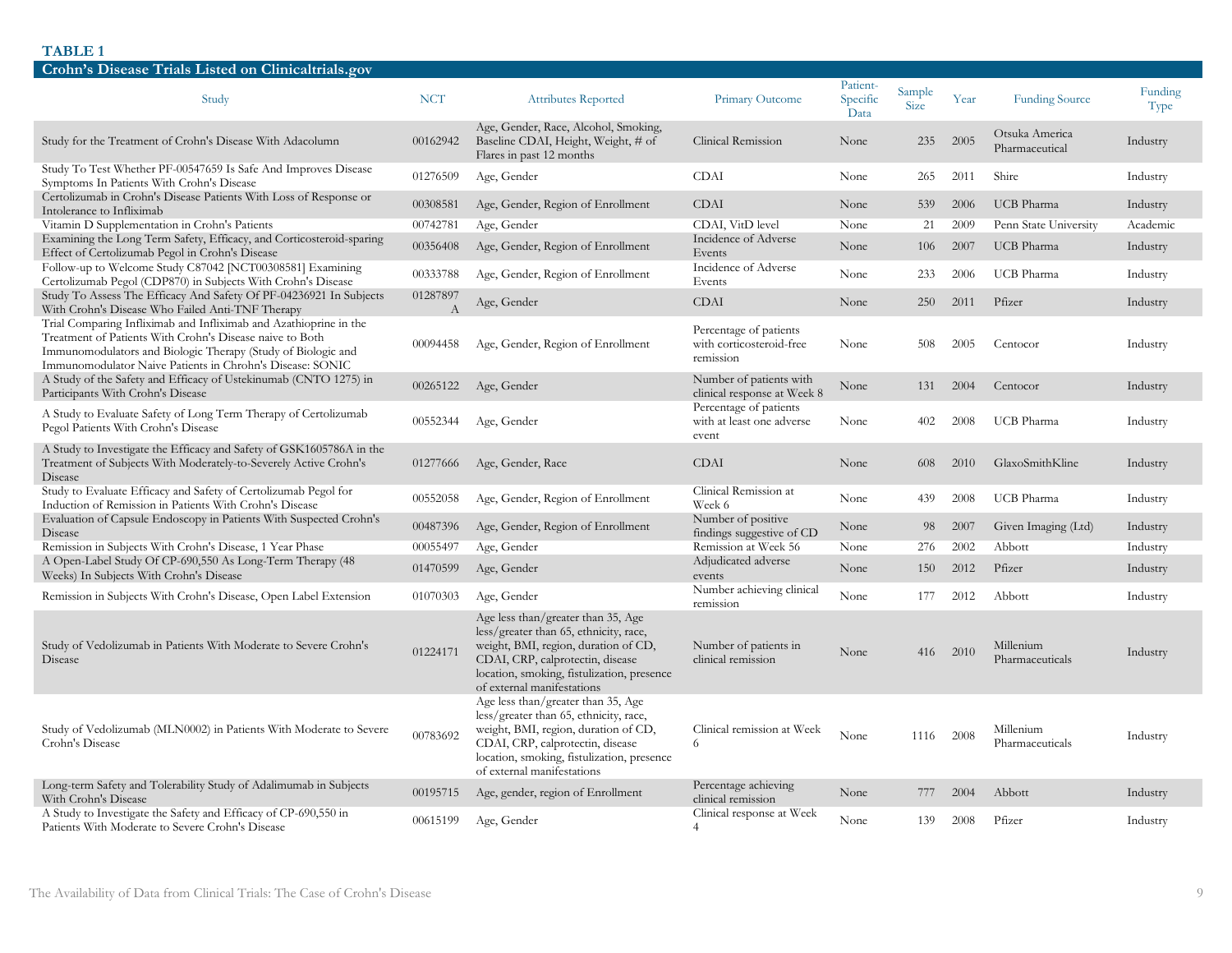| Crohn's Disease Trials Listed on Clinicaltrials.gov                                                                                                                                                                                |            |                                                                                            |                                                                 |                              |                       |      |                                       |                       |
|------------------------------------------------------------------------------------------------------------------------------------------------------------------------------------------------------------------------------------|------------|--------------------------------------------------------------------------------------------|-----------------------------------------------------------------|------------------------------|-----------------------|------|---------------------------------------|-----------------------|
| Study                                                                                                                                                                                                                              | <b>NCT</b> | <b>Attributes Reported</b>                                                                 | Primary Outcome                                                 | Patient-<br>Specific<br>Data | Sample<br><b>Size</b> | Year | <b>Funding Source</b>                 | Funding<br>Type       |
| A Study To Investigate Safety And Efficacy Of CP-690,550 For<br>Induction Therapy In Subjects With Moderate To Severe Crohn's<br>Disease                                                                                           |            | 01393626 Age, Gender                                                                       | <b>CDAI</b>                                                     | None                         | 280                   | 2011 | Pfizer                                | Industry              |
| Effects of Adalimumab on Mucosal Healing in Subjects With Crohn's<br>Disease Involving the Colon                                                                                                                                   | 00348283   | Age, gender, region of Enrollment                                                          | Number of subjects<br>without mucosal<br>ulceration at 12 weeks | None                         | 135                   | 2006 | Abbott                                | Industry              |
| A Study of Safety and Effectiveness of Ustekinumab in Patients With<br>Moderate to Severe Active Crohn's Disease Who Have Been Previously<br>Treated With Anti-TNF Therapy                                                         |            | 00771667 Age, gender                                                                       | Clinical response at week 6                                     | None                         | 526                   | 2006 | Centocor                              | Industry              |
| A follow-on Safety Study of CDP870 in Subjects With Crohn's Disease<br>(CD) Who Have Completed a 26- week Double Blind Study CDP870-<br>031 [NCT00152490] or CDP870-032 [NCT00152425]                                              | 00160524   | Age, gender, region of Enrollment                                                          | Percentage of subjects<br>with at least one adverse<br>event    | None                         | 596                   | 2004 | <b>UCB</b> Pharma                     | Industry              |
| A follow-on Safety Study in Subjects With Crohn's Disease Who Have<br>Previously Been Withdrawn From the Double-blind Study CDP870-<br>031 [NCT00152490] or CDP870-032 [NCT00152425] Due to an<br>Exacerbation of Crohn's Disease  | 00160706   | Age, gender, region of Enrollment                                                          | Percentage of subjects<br>with at least one adverse<br>event    | None                         | 310                   | 2004 | <b>UCB</b> Pharma                     | Industry              |
| A Study To Monitor Long-Term Treatment With PF-00547659                                                                                                                                                                            | 01298492   | Age, gender                                                                                | Percentage of subjects<br>with adverse event                    | None                         | 268                   | 2011 | Shire                                 | Industry              |
| The Safety And Efficacy Of Maintenance Therapy With CP-690,550                                                                                                                                                                     | 01393899   | Age, gender                                                                                | <b>CDAI</b>                                                     | None                         | 180                   | 2012 | Pfizer                                | Industry              |
| Centocor Microarray Study of Patients                                                                                                                                                                                              | 00462072   | Age, gender                                                                                | Disease activity score                                          | None                         | 31                    | 2007 | Centocor + University<br>of Rochester | Industry/<br>Academic |
| A Study to Evaluate the Safety and Efficacy of Ustekinumab in Patients<br>With Moderately to Severely Active Crohn's Disease Who Have Failed<br>or Are Intolerant to Tumor Necrosis Factor (TNF) Antagonist Therapy<br>$(UNITI-1)$ | 01369329   | Age, gender, region of enrollment                                                          | Clinical response at week 6 None                                |                              | 769                   | 2011 | anssen                                | Industry              |
| A Study to Evaluate the Safety and Efficacy of Ustekinumab Induction<br>Therapy in Patients With Moderately to Severely Active Crohn's<br>Disease (UNITI-2)                                                                        | 01369342   | Age, gender, region of enrollment                                                          | Clinical response at week 6                                     | None                         | 640                   | 2011 | Janssen                               | Industry              |
| Monitoring Disease Activity Using Video Capsule Endoscopy (VCE) in<br>Crohn's Disease (CD) Subjects                                                                                                                                | 01942720   | Age $\leq$ 18, Age between 16 and 85, age $>$<br>85, gender                                | Mucosal change in video<br>capsule endoscopy                    | None                         | 74                    | 2013 | Medtronic                             | Industry              |
| B0151005 Open-Label Extension Study                                                                                                                                                                                                | 01345318   | Age, gender                                                                                | Number of patients with<br>adverse event                        | None                         | 191                   | 2011 | Pfizer                                | Industry              |
| Comparison of Capso Vision SV-1 to PillCam SB2 in the Evaluation of<br>Subjects With Suspected Small Bowel Disease                                                                                                                 | 01787825   | Age, Gender, Ethnicity, Race, Region of<br>Enrollment                                      | Comparison of diagnostic<br>yield                               | None                         | 121                   | 2012 | Caspo Vision, Inc.                    | Industry              |
| Immune Response to the Human Papillomavirus Vaccine in Young<br>Women With Inflammatory Bowel Disease                                                                                                                              | 01034358   | Age <18, Age between 16 and 85, age ><br>85, gender, disease activity at first HPV<br>dose | 12 month antibody<br>response to HPV vaccine                    | None                         | 15                    | 2010 | Merck + Mayo Clinic                   | Industry/<br>Academic |
| A Multicenter, Postmarketing Study Evaluating the Concentration of<br>Cimzia® in Mature Breast Milk of Lactating Mothers                                                                                                           | 02154425   | Age <18, Age between 16 and 85, age<br>$>85$ , gender                                      | Concentration of CZP in<br>breast milk                          | None                         | 17                    | 2014 | <b>UCB</b> Pharma                     | Industry              |
| Source and notes: ClinicalTrials.gov (2018).                                                                                                                                                                                       |            |                                                                                            |                                                                 |                              |                       |      |                                       |                       |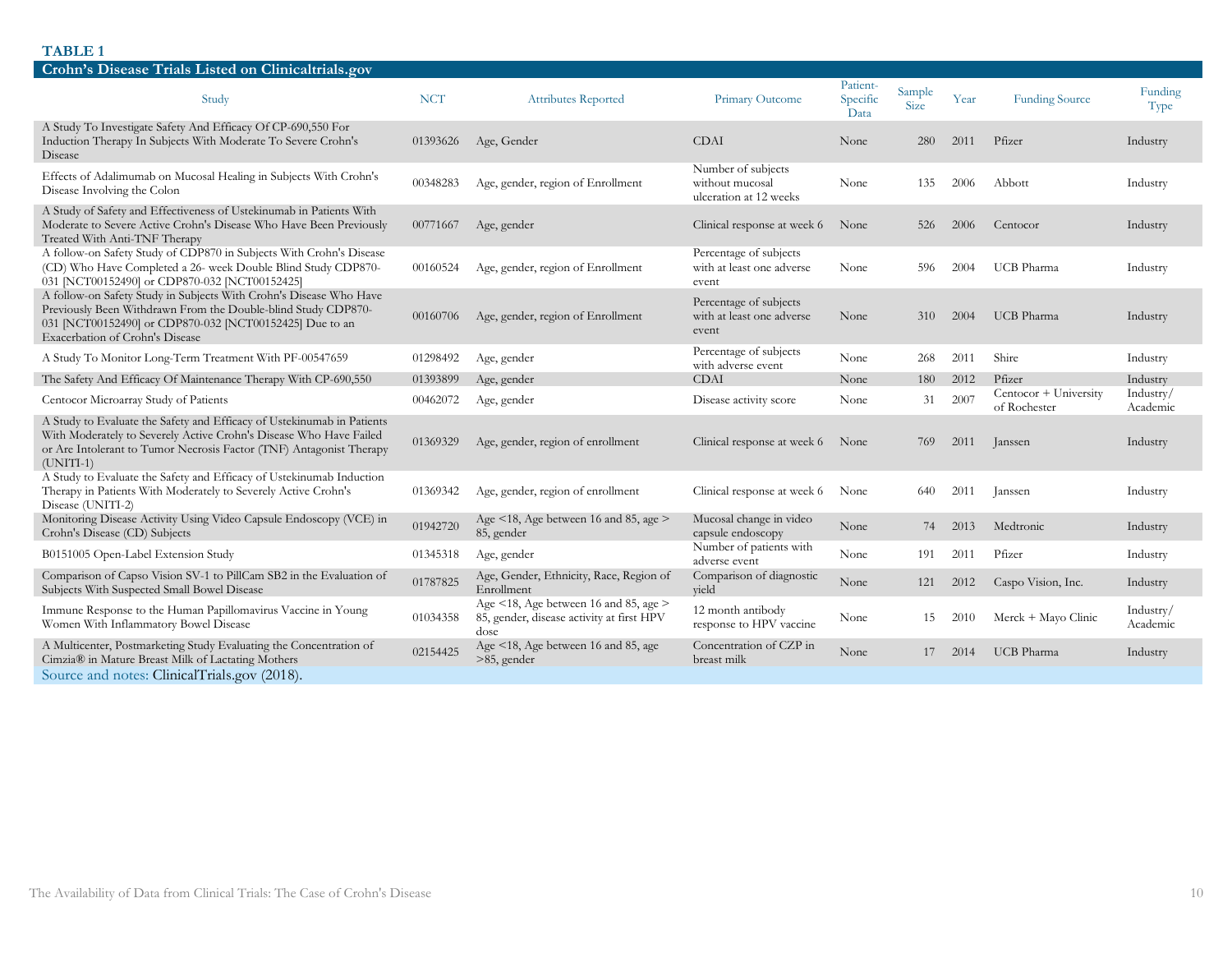| Journal Articles Reporting Clinical Trials.gov Trial Results                                                                                                                                                                                            |                                    |                                                                                                                                                                                                                                               |                                                                                                                                                                                                                                                                                                                                                    |                                                        |                                                                                                                                                                                                                                                            |                              |                       |
|---------------------------------------------------------------------------------------------------------------------------------------------------------------------------------------------------------------------------------------------------------|------------------------------------|-----------------------------------------------------------------------------------------------------------------------------------------------------------------------------------------------------------------------------------------------|----------------------------------------------------------------------------------------------------------------------------------------------------------------------------------------------------------------------------------------------------------------------------------------------------------------------------------------------------|--------------------------------------------------------|------------------------------------------------------------------------------------------------------------------------------------------------------------------------------------------------------------------------------------------------------------|------------------------------|-----------------------|
| Paper                                                                                                                                                                                                                                                   | <b>NCT</b>                         | Demographic Attributes Reported                                                                                                                                                                                                               | <b>Results Reported</b>                                                                                                                                                                                                                                                                                                                            | Table of<br>Results?                                   | Primary Outcome                                                                                                                                                                                                                                            | Patient-<br>Specific<br>Data | Sample<br><b>Size</b> |
| Clowse, Megan EB, et al. "Minimal to no transfer of certolizumab pegol<br>into breast milk: results from CRADLE, a prospective, postmarketing,<br>multicentre, pharmacokinetic study." Annals of the rheumatic diseases<br>$(2017)$ : annrheumdis-2017. | 02154425                           | Age, Gender, Type of Arthritis, Weight,<br>BMI, Infant Age $\leq$ 6 months, Infant Age<br>>6 months- $\leq$ 12 months, Infant age $\geq$<br>12 months - ≤18 months, Infant Age,<br>Infant Weight, Infant Length, Region                       | CZP in breastmilk by dosing regimen,<br>Adverse effects by mother infant pair                                                                                                                                                                                                                                                                      | Yes                                                    | Minimal/no transfer<br>of CZP into breast<br>milk, no PEG<br>transfer                                                                                                                                                                                      | None                         | 17                    |
| Colombel, Jean Frédéric, et al. "Infliximab, azathioprine, or<br>combination therapy for Crohn's disease." New England Journal of<br>Medicine 362.15 (2010): 1383-1395.                                                                                 | 00094458                           | Gender, Race, Age, Weight, Disease<br>duration, C-reactive protein, CDAI,<br>Gastrointestinal area involved,<br>corticosteroid, Budesonide, 5-<br>Aminosalicylic compounds,                                                                   | Patients with corticosteroid-free clinical<br>remission by: Medication<br>(Azathioprine, Infliximab,<br>Combination), trial status, mean dose<br>per day, Mucosal Healing, Adverse<br>effects occurring in $>10\%$ of study<br>group, Adverse effects of interest<br>(Colon Carcinoma, Sepsis,<br>Tuberculosis) Patients with Infusion<br>Reaction | Yes                                                    | Patients with<br>moderate-to-sever<br>Crohn's disease who<br>were treated with<br>infliximab and<br>azathioprine or<br>infliximab alone<br>were more likely to<br>have a steroid-free<br>clinical remission<br>than those receiving<br>azathioprine alone. | None                         | 508                   |
| Colombel, Jean-Frédéric, et al. "Adalimumab induces deep remission in<br>patients with Crohn's disease." Clinical Gastroenterology and<br>Hepatology 12.3 (2014): 414-422.                                                                              | 00348283                           | Gender, Race, Age, CDAI, Disease<br>Duration, CRP ≥1.0 mg/ld., CDAI<br>score, SES-CD score, Prior anti-TNF<br>agent, Concomitant medications, IBDQ.<br>WPAI components                                                                        | Monetary medical cost per subgroup<br>(control, treatment), Hospitalization<br>cost, other medical cost, indirect work<br>loss cost, number of adverse effects by<br>subgroup, number of completions,<br>withdrawals of consent,                                                                                                                   | Yes                                                    | Patients given<br>adalimumab had<br>significant remission                                                                                                                                                                                                  | None                         | 129                   |
| Cranston, Ross D., et al. "A Pilot Study of the Prevalence of Anal<br>Human Papillomavirus and Dysplasia in a Cohort of Patients With<br>IBD." Diseases of the Colon & Rectum 60.12 (2017): 1307-1313.                                                  | 01364896                           | Gender, Race, Age, Smoking, Years with<br>IBD, Medication, Ulcerative colitis,<br>Crohn's disease, Indeterminate colitis                                                                                                                      | Detection of anal HPVB by IBD<br>cohort, gender, immunosuppressant<br>use, and smoking status                                                                                                                                                                                                                                                      | No                                                     | Presence of HPV                                                                                                                                                                                                                                            | None                         | 46                    |
| Denson, Lee A., et al. "A randomized controlled trial of growth<br>hormone in active pediatric Crohn's disease." Journal of pediatric<br>gastroenterology and nutrition 51.2 (2010): 130.                                                               | 00109473                           | Age, Gender, Tanner Stage, Disease<br>Duration, Disease Location, Dosage,<br>PCDAI, Fecal calprotectin, Pred. Dose,<br>Bud. Dose, 6-MP dose, 6-MP duration,<br>5-ASA Dose                                                                     | Demographic characteristics at 52 week<br>extension Phase, Characteristics broken<br>down by group (treatment, control):<br>Mucosal Disease Activity, Clinical<br>Disease Activity and Quality of Life,<br>Corticosteroid Exposure, Nutritional<br>Intake and Status, Circulating Growth<br>Factors and Linear Growth,                             | Yes                                                    | Growth hormone<br>did not create a<br>reduction in<br>inflammation<br>relative to<br>corticosteroids alone                                                                                                                                                 | None                         | 20                    |
| Feagan, Brian G., et al. "Ustekinumab as induction and maintenance<br>therapy for Crohn's disease." New England Journal of Medicine 375.20<br>$(2016): 1946-1960.$                                                                                      | 01369329,<br>01369342,<br>01369355 | Age, Gender, Duration of Disease,<br>CDAI, median protein, GI areas<br>involved, Medication for Crohn's<br>Disease taken, history of TNF antagonist<br>treatment, amount of drugs received,<br>Nonresponse rate, unacceptable side<br>effects | Adverse effects broken down by study<br>(UNITI-1 UNITI-2 IM-UNITI), group<br>(treatment, placebo)                                                                                                                                                                                                                                                  | No(plot)                                               | Ustekinumab had a<br>significantly higher<br>effect in those with<br>severe Crohn's<br>Disease compared to<br>the placebo                                                                                                                                  | None                         | 1766                  |
| Herfarth, Hans H., et al. "Ciprofloxacin for the prevention of<br>postoperative recurrence in patients with Crohn's disease: a<br>randomized, double-blind, placebo-controlled pilot study."<br>Inflammatory bowel diseases 19.5 (2013): 1073-1079.     | 00609973                           | Gender, Age, duration of disease,<br>smoker, number of resections, disease<br>behavior, IBD drug therapy prior to<br>surgery, Adverse events related to the<br>study, adverse events unrelated to the<br>study                                | Adverse effects broken down by group<br>(Treatment, control), Number of<br>patients in remission by group                                                                                                                                                                                                                                          | Table of<br>Adverse<br>Effects,<br>plots of<br>results | Ciprofloxacin was<br>not more effective<br>than placebo for the<br>prevention of<br>recurrence of<br>Crohn's disease.                                                                                                                                      | None                         | 33                    |
| Kamm, M. A., et al. "Adalimumab sustains steroid-free remission after<br>3 years of therapy for Crohn's disease." Alimentary pharmacology &<br>therapeutics 34.3 (2011): 306-317.                                                                       | 00077779                           | Gender, Age, Weight, Involved Intestinal<br>area, CDAI, C-Reactive protein, TNF-<br>antagonist use, Medication, Current<br>Smoker                                                                                                             | Remission by dose, steroid use, and<br>study (CHARM, ADHERE), at 24<br>week intervals, adverse effects by group<br>(control, treatment)                                                                                                                                                                                                            | Table of<br>results,<br>adverse<br>effects             | Adalimumab creates<br>steroid free<br>remission in a<br>population with<br>Crohn's disease                                                                                                                                                                 | None                         | 778                   |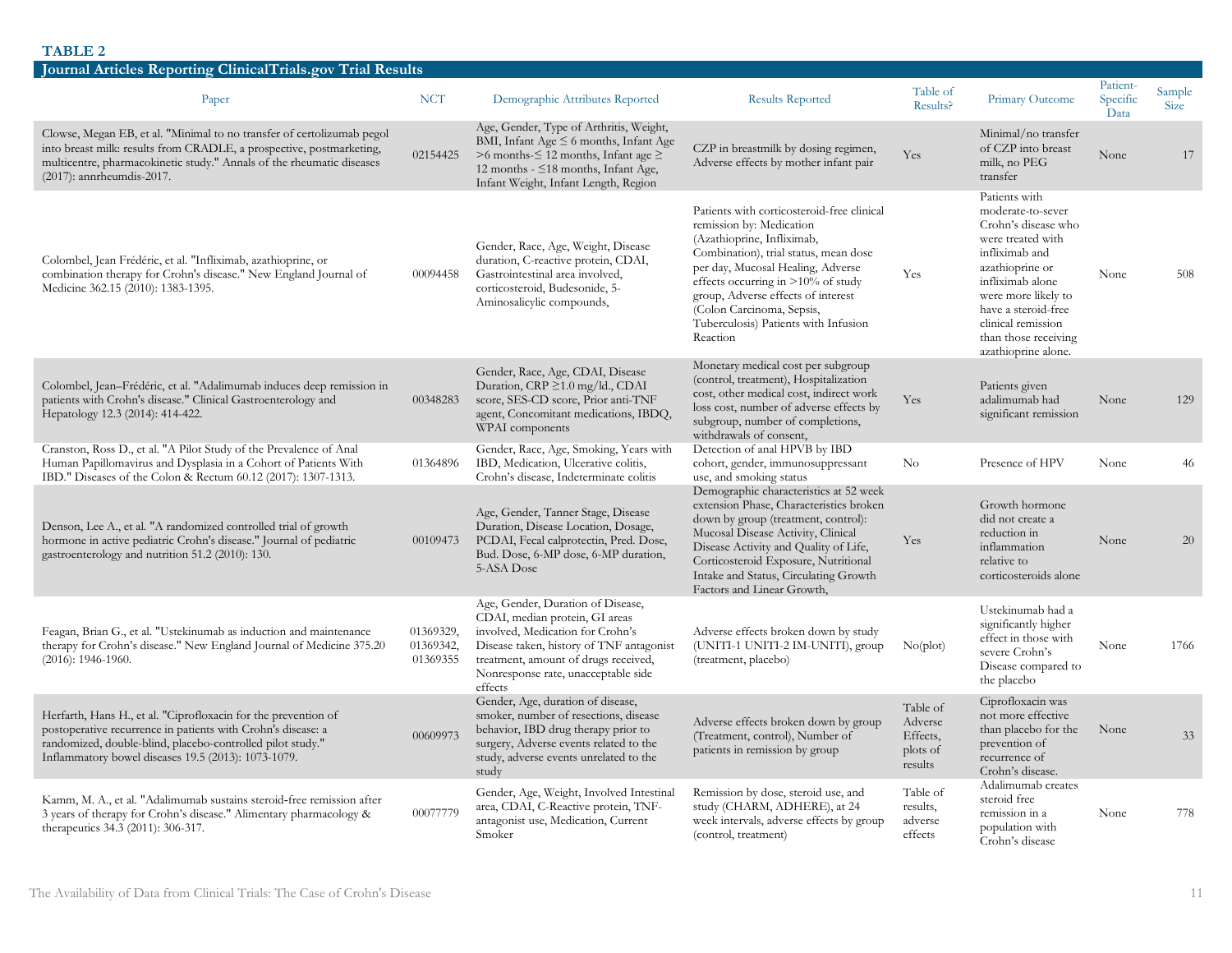| Journal Articles Reporting ClinicalTrials.gov Trial Results                                                                                                                                                                                            |            |                                                                                                                                                                                                                   |                                                                                                                                                                                                                                                                                                                                        |                                                          |                                                                                                  |                              |                       |
|--------------------------------------------------------------------------------------------------------------------------------------------------------------------------------------------------------------------------------------------------------|------------|-------------------------------------------------------------------------------------------------------------------------------------------------------------------------------------------------------------------|----------------------------------------------------------------------------------------------------------------------------------------------------------------------------------------------------------------------------------------------------------------------------------------------------------------------------------------|----------------------------------------------------------|--------------------------------------------------------------------------------------------------|------------------------------|-----------------------|
| Paper                                                                                                                                                                                                                                                  | <b>NCT</b> | Demographic Attributes Reported                                                                                                                                                                                   | <b>Results Reported</b>                                                                                                                                                                                                                                                                                                                | Table of<br>Results?                                     | Primary Outcome                                                                                  | Patient-<br>Specific<br>Data | Sample<br><b>Size</b> |
| Krier, Michael, et al. "Potential use of telemedicine to provide<br>outpatient care for inflammatory bowel disease." The American journal<br>of gastroenterology 106.12 (2011): 2063.                                                                  | 01296841   | Age, gender, Race, Disease Duration,<br>Ulcerative colitis, Crohn's disease,<br>Duration, Wait time,                                                                                                              | Duration, wait time, patient satisfaction<br>by group (treatment, control)                                                                                                                                                                                                                                                             | Table, plot<br>of results                                | IBD outpatient<br>service can be<br>delivered via a<br>telemedicine system                       | None                         | 34                    |
| Kuman, Meena, et al. "Vitamin D-mediated calcium absorption in<br>patients with clinically stable Crohn's disease: A pilot study." Molecular<br>nutrition & food research 54.8 (2010): 1085-1091.                                                      | 00427804   | Age, gender, race, BMI, duration of<br>disease, creatnine clearance, serum,<br>vitamin D intake, calcium intake                                                                                                   | Results broken down by<br>group(treatment, control, disease type):<br>Serum and urine calcium, FCA,<br>Adverse events. Note: 4/4 of the<br>Crohn's Disease group were black                                                                                                                                                            | No table,<br>results in<br>text, plot of<br>some results | Patients with<br>Crohn's disease do<br>not have impaired<br>hormonal vitamin D<br>absorption     | None                         | $\Omega$              |
| Lee, Scott D., et al. "Reinduction with Certolizumab Pegol in Patients<br>with Crohn's Disease Experiencing Disease Exacerbation: 7-Year Data<br>from the PRECiSE 4 Study." Inflammatory bowel diseases 22.8 (2016):<br>1870-1880.                     | 00160706   | Age, Gender, Race, BMI, Duration of<br>Disease, Creatinine clearance, Serum<br>type, Vitamin D intake, Calcium intake                                                                                             | Reason for discontinuation by group<br>(first exposure, first reinduction,<br>remaintenance, overall) Adverse<br>effect(leading to death, leading to<br>withdrawal) by group, incidence rates<br>for serious infections(by type of<br>infection) and tumors(by type of<br>tumor) by group                                              | Table of<br>results                                      | CZM was effective<br>in patients who<br>previously stopped<br>using it.                          | None                         | 310                   |
| Leighton, Jonathan A., et al. "Capsule endoscopy is superior to small-<br>bowel follow-through and equivalent to ileocolonoscopy in suspected<br>Crohn's disease." Clinical Gastroenterology and Hepatology 12.4<br>$(2014): 609-615.$                 | 00487396   | Age, Height, weight, Gender, Change in<br>Bowel Habit, Abdominal pain rectal<br>bleeding, weight loss, inflammatory<br>markers, anemia fevers, positive anti-<br>Saccharomyces cerevisiae antibodies,<br>Vomiting | Reasons for withdrawal/exclusion,<br>number of lesions detected by capsule                                                                                                                                                                                                                                                             | No table,<br>results in<br>text                          | Capsule Endoscopy<br>is equivalent to<br>Ileocolonoscopy for<br>detecting bowel<br>inflammation. | None                         | 80                    |
| Leighton, Jonathan A., et al. "Comparing diagnostic yield of a novel<br>pan-enteric video capsule endoscope with ileocolonoscopy in patients<br>with active Crohn's disease: a feasibility study." Gastrointestinal<br>endoscopy 85.1 (2017): 196-205. | 01631435   | Gender, Age, Weight, Height, Clinical<br>diagnosis: Chronic Abdominal pain,<br>Chronic Diarrhea, Positive inflammatory<br>markers, Anemia, Rectal bleeding,<br>Weight Loss, Hypoalbuminemia                       | Cleansing level of bowel segment by<br>group (SBC, ileocolonoscopy),<br>Detection rate per segment by group,<br>adverse effects by type of AE, adverse<br>effects by relation to study intervention                                                                                                                                    | Tables with<br>results,<br>results in<br>text            | Diagnostics for small<br>bowel may be higher<br>than<br>ileocolonoscopy                          | None                         | 114                   |
| Leonard, Mary B., et al. "Effect of Low-Magnitude Mechanical Stimuli<br>on Bone Density and Structure in Pediatric Crohn's Disease: A<br>Randomized Placebo-Controlled Trial." Journal of Bone and Mineral<br>Research 31.6 (2016): 1177-1188.         | 00364130   | Age, Gender, Race, Tanner Stage,<br>Height, BMI, Time since Diagnosis,<br>CDAI, Medications, Physical Activity,<br>Calf Muscle Strength, Bone Strength                                                            | Overall(not broken down) change in<br>height, BMI, PCDAI, dosage,<br>medications, Broken down by group<br>(treatment, placebo): DXA Tibia<br>pQCT, Spine QCT, Tibia Metaphysis<br>QCT, Bone Biomarkers,<br>hospitalizations, reason for<br>hospitalization, symptoms reported at<br>study visit, growth and disease<br>characteristics | Tables with<br>results                                   | Low magnitude<br>mechanical stimuli<br>has an inconsistent<br>effect on bone<br>structure        | None                         | 138                   |
| Lieske, John C., et al. "Diet, but not oral probiotics, effectively reduces<br>urinary oxalate excretion and calcium oxalate supersaturation." Kidney<br>international 78.11 (2010): 1178-1185.                                                        | 00587041   | Age, Gender, Kidney stones,                                                                                                                                                                                       | Broken down by group(control,<br>treatment): urine indicators, quantitative<br>stool cultures, Multivariate predictors of<br>$CaOx$ (regressors)                                                                                                                                                                                       | Extensive<br>tables                                      | Oxalate free diets<br>reduced urinary<br>oxalate<br>concentration.                               | None                         | 40                    |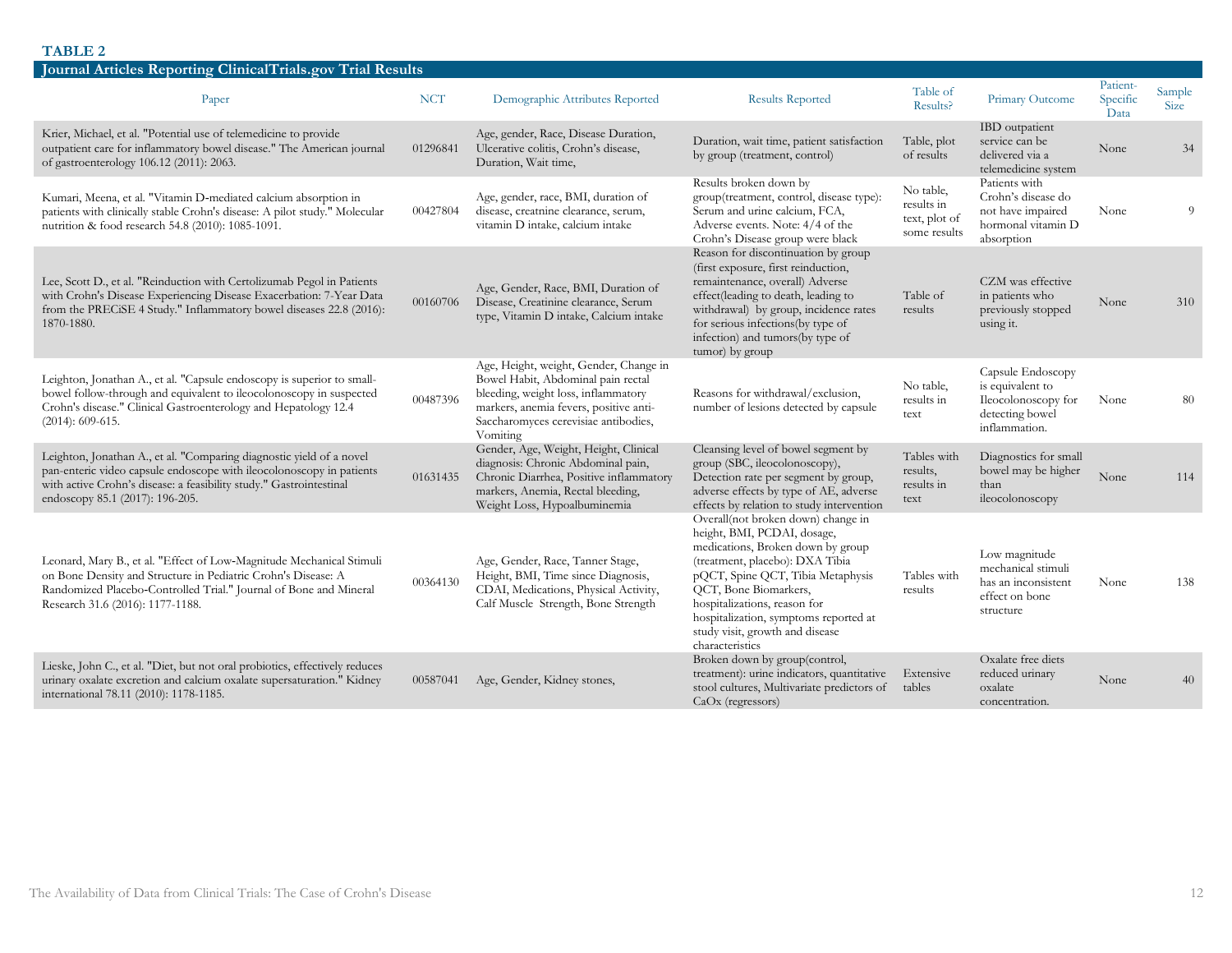| Journal Articles Reporting ClinicalTrials.gov Trial Results                                                                                                                                                                                                                                                             |                                                                                                                                                                                   |                                                                                                                                                                                                                                                                                                                       |                                                                                                                                                                                                                                                                                                                                                          |                                                                                                          |                                                                                                                                                 |                              |                |
|-------------------------------------------------------------------------------------------------------------------------------------------------------------------------------------------------------------------------------------------------------------------------------------------------------------------------|-----------------------------------------------------------------------------------------------------------------------------------------------------------------------------------|-----------------------------------------------------------------------------------------------------------------------------------------------------------------------------------------------------------------------------------------------------------------------------------------------------------------------|----------------------------------------------------------------------------------------------------------------------------------------------------------------------------------------------------------------------------------------------------------------------------------------------------------------------------------------------------------|----------------------------------------------------------------------------------------------------------|-------------------------------------------------------------------------------------------------------------------------------------------------|------------------------------|----------------|
| Paper                                                                                                                                                                                                                                                                                                                   | <b>NCT</b>                                                                                                                                                                        | Demographic Attributes Reported                                                                                                                                                                                                                                                                                       | <b>Results Reported</b>                                                                                                                                                                                                                                                                                                                                  | Table of<br>Results?                                                                                     | Primary Outcome                                                                                                                                 | Patient-<br>Specific<br>Data | Sample<br>Size |
| Loftus, Edward V., et al. "Safety of Long-term Treatment With<br>Certolizumab Pegol in Patients With Crohn's Disease, Based on a<br>Pooled Analysis of Data From Clinical Trials." Clinical<br>Gastroenterology and Hepatology 14.12 (2016): 1753-1762.                                                                 | 00291668,<br>00152425,<br>00308581,<br>00349752,<br>00552058,<br>00329550,<br>00329420,<br>00160524,<br>00160706,<br>00297648,<br>00333788,<br>00307931,<br>00356408,<br>00552344 | Age, Age ≤30, Age >30-≤60, Age >60-<br>$\leq$ 64, Age >64, Gender, Race, BMI,<br>CDAI, Duration of CD, Extent of CD,<br>Behavior of CD, Resections performed,<br>Number of Resections 1, 2,3, 3>                                                                                                                      | By group (control, treatment) Any skin<br>events, serious skin events,<br>malignancies of interest                                                                                                                                                                                                                                                       | Tables with<br>results                                                                                   | Long term safety of<br>CZP is similar to<br>short term safety.                                                                                  | None                         | 2570           |
| Panaccione, Remo, et al. "Efficacy and safety of adalimumab in<br>Canadian patients with moderate to severe Crohn's disease: results of<br>the Adalimumab in Canadian SubjeCts with ModErate to Severe<br>Crohn's DiseaSe (ACCESS) trial." Canadian Journal of<br>Gastroenterology and Hepatology 25.8 (2011): 419-425. | 00427921                                                                                                                                                                          | Gender, Age, HBI, Length of Diagnosis,<br>At least one draining of Fistula, Steroid<br>Use, Immunosuppressant use, Amino<br>salicylate Use, CRP, SIBDQ, Employed,<br>WPAI component scores                                                                                                                            | Adverse effects broken down by:<br>infliximab experienced, anti-TNF naïve,<br>All Adalimumab, Efficacy broken down<br>by group, work improvement (TWPI,<br>WPAI), total activity impairment                                                                                                                                                              | Table with<br>adverse<br>effects,<br>efficacy in<br>text                                                 | Adalimumab created<br>sustained steroid free None<br>remission                                                                                  |                              | 304            |
| Panés, Julian, et al. "Tofacitinib for induction and maintenance therapy<br>of Crohn's disease: results of two phase IIb randomised placebo-<br>controlled trials." Gut 66.6 (2017): 1049-1059.                                                                                                                         | 0139362,<br>01393899                                                                                                                                                              | Treatment Group, Gender, Age, Weight,<br>Race, Duration of Disease, Prior Surgery,<br>Extent of Disease, Use of TNFI, Use of<br>corticosteroids, baseline CDAI,<br>Baseline CRP, Baseline FCP                                                                                                                         | Adverse effects in the induction study<br>and maintenance study broken down by<br>group (Placebo, 5mg dosage, 10 mg<br>dosage), Adverse effects recorded by<br>frequency, severity, special effects of<br>interest, serious infections, and<br>laboratory parameters                                                                                     | Tables with<br>adverse<br>effects                                                                        | Treatment group not<br>significantly different<br>from placebo group.                                                                           | None                         | 275            |
| Regueiro, Miguel, et al. "Infliximab prevents Crohn's disease recurrence<br>after ileal resection." Gastroenterology 136.2 (2009): 441-450.                                                                                                                                                                             | 00688636                                                                                                                                                                          | Gender, Age $\geq 40$ , Smoker, Duration of<br>Disease > 10, Disease location at surgery,<br>Phenotype, Prior infliximab, Surgical<br>resections 1, Surgical resections 2,<br>Surgical resections 3, Concomitant<br>immunomodulatory, Mesalamine agent,<br>$CDAI > 200$ , Age, Duration of Disease,<br>ESR, CRP, CDAI | Measurements of efficacy by group<br>(control and treatment), adverse effects<br>by group, withdrawals from study due<br>to adverse effects by group,                                                                                                                                                                                                    | Tables with<br>results and<br>adverse<br>effects,<br>supplement<br>ary data<br>available<br>through link | The rate of<br>recurrence in the<br>treatment group was<br>significantly lower<br>than the rate of<br>recurrence in the<br>control group.       | None                         | 24             |
| Sandborn, William J., et al. "Adalimumab for maintenance treatment of<br>Crohn's disease: results of the CLASSIC II trial." Gut 56.9 (2007):<br>1232-1239.                                                                                                                                                              |                                                                                                                                                                                   | Gender, Age, Body weight, Duration of<br>Crohn's disease, smoker,<br>enterocutaneous or perianal fistula,<br>CDAI <ibdq, classic,="" crp,<br="">Concomitant drug treatment,<br/>Corticosteroid use, immunosuppressive<br/>agent, Crohn's-related antibiotics, 5-<br/>Amiosalicylates</ibdq,>                          | IBDQ score every two weeks by group<br>(control, treatment), adverse events by<br>cohort (placebo, adalimumab 40mg<br>weekly, adalimumab 40mg every other<br>week)                                                                                                                                                                                       | IBDQ in<br>plots,<br>adverse<br>events in<br>table                                                       | Adalimumab<br>induced and<br>maintained<br>remission for up to<br>just over a year In<br>patients with<br>moderate to severe<br>Crohn's disease | None                         | 55             |
| Sandborn, William J., et al. "Certolizumab pegol in patients with<br>moderate to severe Crohn's disease and secondary failure to infliximab."<br>Clinical Gastroenterology and Hepatology 8.8 (2010): 688-695.                                                                                                          | 00308581                                                                                                                                                                          | Age, Age range, Gender, BMI, Duration<br>of disease, Baseline CDAI, Geometric<br>mean of baseline, Location of disease,<br>Disease behavior, number of resections,<br>history of infliximab, reason for<br>infliximab failure,                                                                                        | Response rates (to medication) in each<br>group (open-label induction, q2w<br>maintenance, q4w maintenance) by<br>covariates: CRP level, anti-infliximab<br>antibody status, corticosteroid use,<br>immunosuppressant use, CDAI score,<br>history of resections, reason for<br>infliximab failure, Crohn's Disease<br>Duration, Adverse effects by group | Tables of<br>response<br>rates and<br>adverse<br>effects                                                 | Injection of<br>adalimumab resulted<br>in the remission of<br>Crohn's disease<br>among those<br>resistant to steroid<br>treatment.              | None                         | 539            |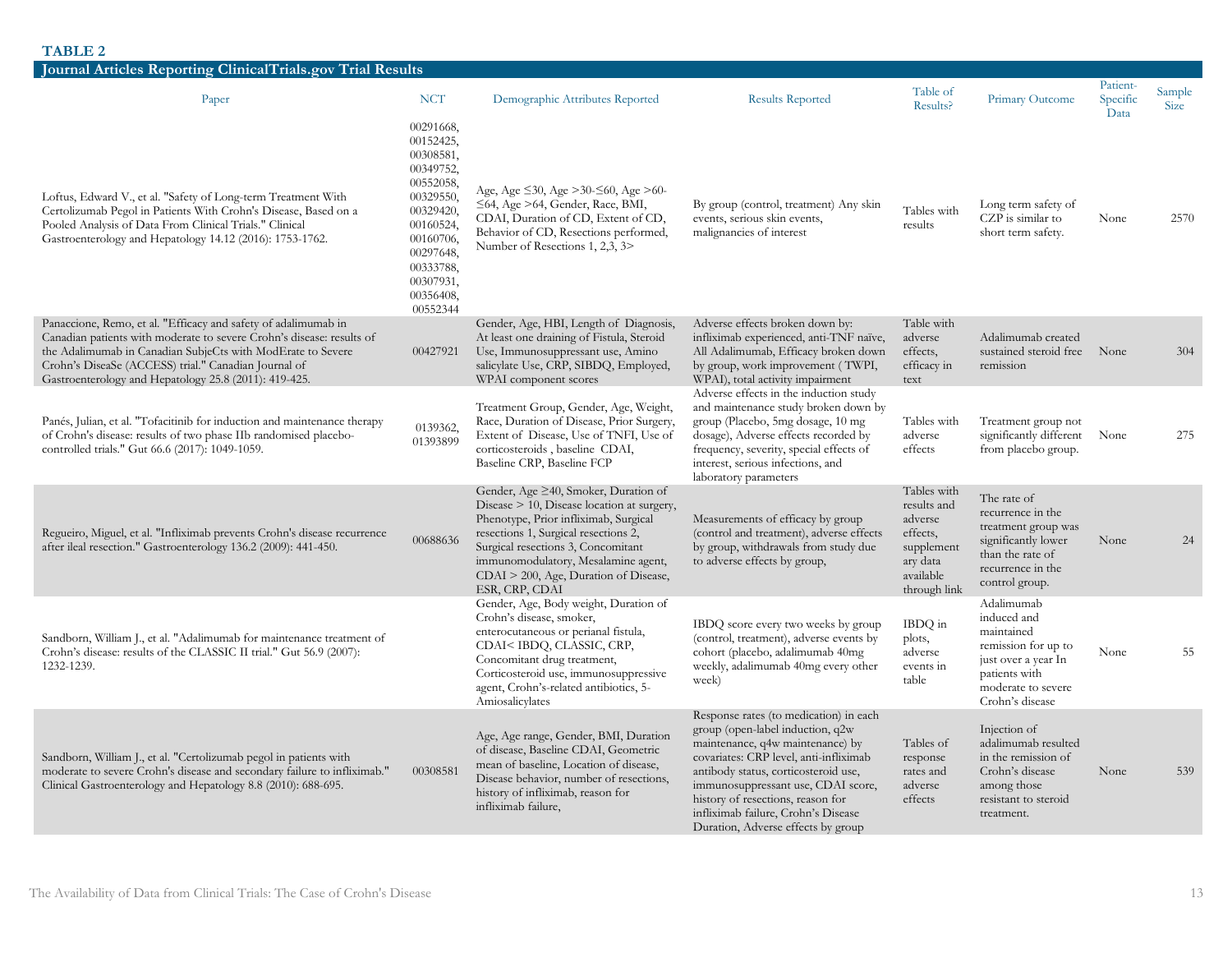| Journal Articles Reporting ClinicalTrials.gov Trial Results                                                                                                                                                                         |            |                                                                                                                                                                                                                                                                                                                                                                                                    |                                                                                                                                                                                                                                                                                                                                                                                  |                                                                                                                |                                                                                                                                                                                   |                              |                       |
|-------------------------------------------------------------------------------------------------------------------------------------------------------------------------------------------------------------------------------------|------------|----------------------------------------------------------------------------------------------------------------------------------------------------------------------------------------------------------------------------------------------------------------------------------------------------------------------------------------------------------------------------------------------------|----------------------------------------------------------------------------------------------------------------------------------------------------------------------------------------------------------------------------------------------------------------------------------------------------------------------------------------------------------------------------------|----------------------------------------------------------------------------------------------------------------|-----------------------------------------------------------------------------------------------------------------------------------------------------------------------------------|------------------------------|-----------------------|
| Paper                                                                                                                                                                                                                               | <b>NCT</b> | Demographic Attributes Reported                                                                                                                                                                                                                                                                                                                                                                    | <b>Results Reported</b>                                                                                                                                                                                                                                                                                                                                                          | Table of<br>Results?                                                                                           | Primary Outcome                                                                                                                                                                   | Patient-<br>Specific<br>Data | Sample<br><b>Size</b> |
| Sandborn, William J., et al. "Ustekinumab induction and maintenance<br>therapy in refractory Crohn's disease." New England Journal of<br>Medicine 367.16 (2012): 1519-1528.                                                         | 00771667   | Gender, Age, Weight, Duration of<br>disease, CDAI, CRP, Crohn's disease<br>drugs at baseline, Failure of previous<br>treatment, TNF antagonist, Failure<br>criteria met,                                                                                                                                                                                                                           | Effects of Ustekinumab by group<br>(placebo, 1mg, 3mg, 6mg, combined)<br>inducing remission and inducing a<br>clinical response, any adverse event by<br>group, common adverse events and<br>serious adverse events by group                                                                                                                                                     | Clinical<br>response<br>and induced<br>remission<br>rates in<br>graph,<br>adverse<br>effects rates<br>in table | Ustekinumab treated<br>patients who did not<br>have a response to<br>different<br>medications are<br>more likely to have a<br>response but not<br>likely to go into<br>remission. | None                         | 526                   |
| Sandborn, W. J., et al. "Randomised clinical trial: the safety and<br>tolerability of Trichuris suis ova in patients with Crohn's disease."<br>Alimentary pharmacology & therapeutics 38.3 (2013): 255-263.                         | 01576461   | Gender, Age, Race, Weight, Fecal<br>calprotectin, C-reactive protein                                                                                                                                                                                                                                                                                                                               | Adverse effects by group (placebo,<br>TSO 500, TSO 2500, TSO 7500),<br>includes traffic accidents in AE,                                                                                                                                                                                                                                                                         | Table of<br>adverse<br>effects                                                                                 | A single dose of<br>Trichuris suis ova<br>was tolerated and<br>did not result in<br>treatment related<br>side effects.                                                            | None                         | 12                    |
| Sandborn, William J., et al. "Vedolizumab as induction and maintenance<br>therapy for Crohn's disease." New England Journal of Medicine 369.8<br>$(2013): 711-721.$                                                                 | 00783692   | Age, Gender, Race, Weight, Smoker,<br>Duration of Disease, CDAI score, C-<br>reactive protein, fecal calprotectin,<br>Disease site, Concomitant medications<br>for Crohn's disease, Prior TNF<br>antagonist therapy for Crohn's disease,<br>Hemoglobin concentration, White-cell<br>count, Prior surgery for Crohn's disease,<br>History of fistulizing disease, Draining<br>fistulae at baseline  | Clinical remission rate, CDAI-100<br>response rate, glucocorticoid free<br>remission rate, durable clinical<br>remission rate by group (placebo,<br>Vedolizumab 4wk, Vedolizumab 8 wk),<br>adverse events, serious adverse events,<br>serious infections, cancers by (placebo,<br>Vedolizumab)                                                                                   | Rates in<br>graphs,<br>adverse<br>effects in<br>tables                                                         | Patients treated with<br>Vedolizumab were<br>more likely to have<br>remission but not a<br>CDAI-100 response                                                                      | None                         | 1115                  |
| Sandborn, W. J., et al. "Long-term safety and efficacy of certolizumab<br>pegol in the treatment of Crohn's disease: 7-year results from the<br>PRECISE 3 study." Alimentary pharmacology & therapeutics 40.8<br>$(2014): 903-916.$ | 00552058   | Age, Gender, Race, BMI, Disease<br>duration, Location of Crohn's Disease,<br>Behavior of Crohn's Disease, Prior<br>infliximab use, Corticosteroid use,<br>Immunosuppressant use, Use of both<br>corticosteroid and immunosuppressant,<br>Prior resections, Number of resections,<br>Site of resections,                                                                                            | Adverse events by exposure group (first<br>exposure, re-exposure, continuous<br>exposure), relationship of adverse event<br>to study drug (unrelated, unlikely,<br>possible, probable, definite) Adverse<br>events leading to death, adverse events<br>leading to withdrawal, summary of<br>infections and malignancies in the<br>overall population                             | Tables of<br>adverse<br>events                                                                                 | Patients tolerated<br>Certolizumab Pegol<br>and some had<br>sustained remission                                                                                                   | None                         | 117                   |
| Sandborn, William J., et al. "A phase 2 study of tofacitinib, an oral Janus<br>kinase inhibitor, in patients with Crohn's disease." Clinical<br>Gastroenterology and Hepatology 12.9 (2014): 1485-1493.                             | 00615199   | Gender, Age, Race, Weight, BMI,<br>Smoking status, geographic region,<br>duration since first diagnosis, disease<br>location, CDAI score, CDAI category,<br>CRP level, Fecal calprotectin level, Open<br>draining enterocutaneous fistulas,<br>immunosuppressant use within the<br>previous 12 months, steroid use within<br>the previous 12 months, Anti-TNF use<br>within the previous 12 months | Estimated response-70, estimated<br>response-100, change in CRP, change<br>in fecal calprotectin, change in by<br>placebo and dosage, all-causality<br>treatment-emergent adverse event<br>(TEAE) treatment related TEAE,<br>Serious adverse effects, patients<br>discontinuing due to adverse effects,<br>lipid assays at week 4 deaths, by group<br>(placebo, 1mg, 5mg, 15mg), | Estimated<br>response in<br>graph with<br>labeled<br>numbers<br>(strange line)<br>of fit)                      | Patients with<br>Crohn's disease were<br>not more likely to<br>achieve response or<br>remission than those<br>receiving a placebo                                                 | None                         | 139                   |
| Sandborn, William J., et al. "Phase II evaluation of anti-MAdCAM<br>antibody PF-00547659 in the treatment of Crohn's disease: report of<br>the OPERA study." Gut (2017): gutjnl-2016.                                               | 01276509   | Age, Gender, Race, Weight, Smoking<br>status, Disease duration, SES-CD total<br>score, Site of colonoscopic abnormality,<br>Fistulizing disease, hsCRP, Fecal<br>calprotectin, Central memory CD4+<br>cells, CDAI score, Prior treatment strata,<br>Current use of IS therapy, Current use of<br>Steroids                                                                                          | Adverse effects by group (placebo, PF-<br>00547659 22.5mg, 75mg, 225mg)<br>CDAI-100 response by group at week 8<br>and 12, CDAI-remission by group at<br>week 8 and 12, biomarker endpoints by<br>group at week 8 and 12                                                                                                                                                         | Adverse<br>effects,<br>response,<br>remission<br>rates in<br>tables,<br>biomarker<br>endpoints in<br>graphs    | CDAI-70 response<br>was not significantly<br>different.                                                                                                                           | None                         | 265                   |